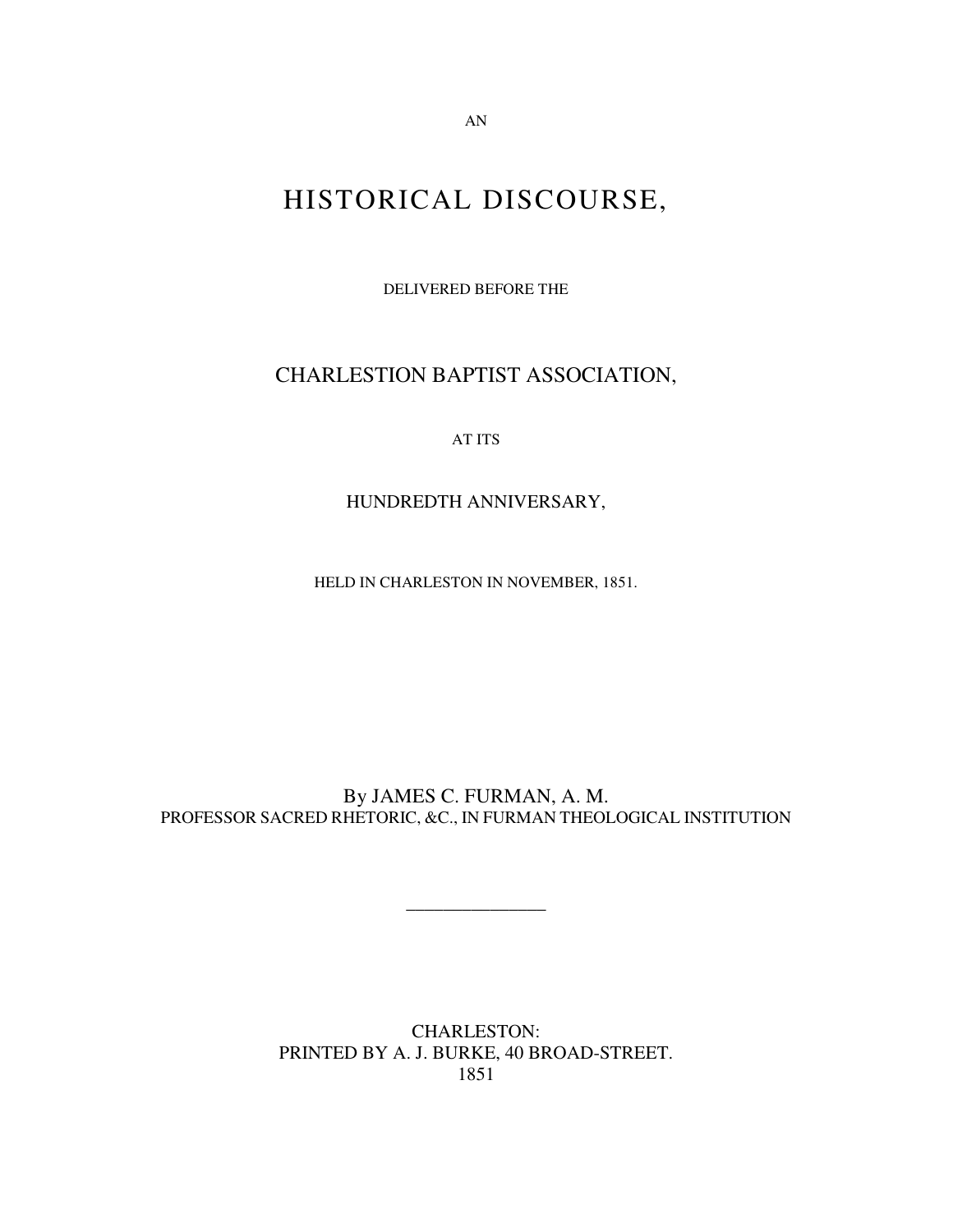REV. JAMES C. FURMAN,

DEAR BROTHER:

In pursuance of our appointment, we take pleasure in transmitting the subjoined resolution to you, passed unanimously by the Charleston Baptist Association, at its present, the Centenary Session of said Body, and in uniting our expression of the valuable service you have rendered, by *special request*, to the Association and the cause of religion, in the preparation and delivery of the "able and interesting historical sermon" before that Body, on this Anniversary.

We further solicit your compliance with the request in the resolution contained, viz.: "Resolved, that the tanks of this Association be tendered to the Reverend James C. Furman, for the able and interesting historical sermon delivered, *by request*, before this, the Centennial Session of this Body; and that he be respectfully requested to furnish a copy for publication, in the Minutes of this meeting."

We are truly and fraternally yours in christian bonds,

M. T. MENDENHALL, H. W. MAHONEY, JAMES P. BOYCE, *Committee*

*Charleston, Nov. 4*, 1851.

DEAR BRETHREN:

I do not feel myself at liberty to decline such a request as that which you have tendered to me in behalf of the Association. The manuscript shall therefore be at your disposal.

 $\overline{\phantom{a}}$ 

With a grateful sense of the personal kindness which you have taken occasion to express, in conveying to me the resolution of the Association; and with warm Christian regards, I am yours in our common Lord and Saviour,

JAMES C. FURMAN.

DR. M. T. MENDENHALL, REV. H. W. MAHONEY, and JAMES P. BOYCE *Committee.*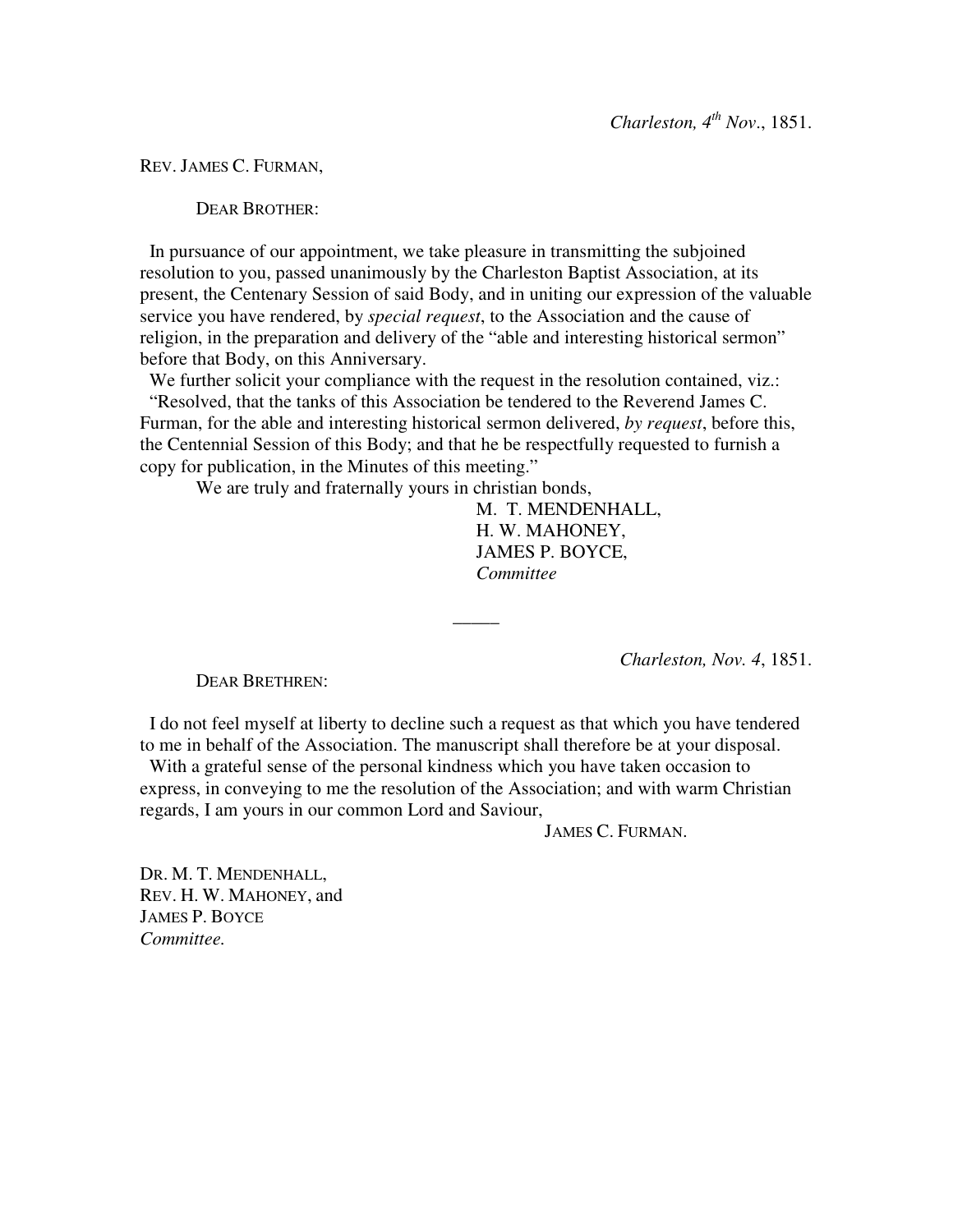## SERMON.

Deut. 32:7 "Remember the days of old; consider the years of many generations."

Among the most important and interesting phenomena of the human mind is the expectation of the future. Considered as a mere looking forward to time to come, it is shared by man in common with irrational creations. Beasts, birds, and insects anticipate future days. "The stork in the heaven knoweth her appointed season, and the turtle, and the crane, and the swallow, observe the time of their coming." The winter's hive is crowded with a thoughtful population, enjoying the fruits of their foresight; and the cell of the ant affords equal evidence of wise provision for future necessities. In man, however, no season, no measure of months for years, not even the term of earthly existence, limits his anticipation. Human hope includes an expectation which gazes toward the unknown and the endless; desires which, while eminently significant of our destiny, are among the most vigorous and the most numerous impulsions of our nature.

Associated with this attribute of rational beings is the power to review the past. The former, indeed, without the latter, would be a blind instinct. For competent as it may be to creative power to form beings in no way dependent for a knowledge of the future upon the experience or study of the past, creatures whose splendid intuition should make them instant masters of the knowledge appropriate to their own sphere, ---it is certain that the Creator has not produced such creatures in producing man. Formed as we are, the past is in every sense necessary to the future. The future, either as affording the means of illustration, or as constituting the material of reasoning. The past, then, is an ample storehouse, whose wards are full of precious things, and wise reflection is the master-key which unlocks the treasure.

Of the knowledge of the past, the most interesting and impressive is that which relates to persons, and especially that which relates to individuals. So superior is the knowledge which relates to persons, to that from the connexion of things with persons. And this knowledge acquires its highest interest, when it assumes the minute and specific character of individual history. A *true* biography of *any* human being would, without faith, excite universal interest—a fact to which two British essayists, in some respects, very much alike, though in others very dissimilar, Johnson and Carlyle, have, each in his own characteristic manner, adverted. We read the Pentateuch with a deeper interest in Moses, than in the whole college of the Seventy Elders. And in view of this fact, we may be allowed by the way to remark, that we are furnished with a striking and effective proof of the goodness of God, in employing the history of the man Christ Jesus as a medium of religious instruction. We can conceive of no work of a different form equal to *The Gospels* in the power to awaken attention, to touch the heart, to stamp impressions on the memory, to affect, indeed, all the powers and capacities of man's nature, which are affected when that nature is subjected to the process of tuition.

Next, as we have intimated, to the knowledge of individual man, stands the knowledge of *social* man. To communicate this knowledge is the great end of history.

Of the societies into which mankind are gathered, each class derives its interest from various sources. Among these sources are their origin, the ends at which they aim, the principles by which they are governed, and, in some cases, the personal character of their founders, and that of their members. Societies have existed in the regions of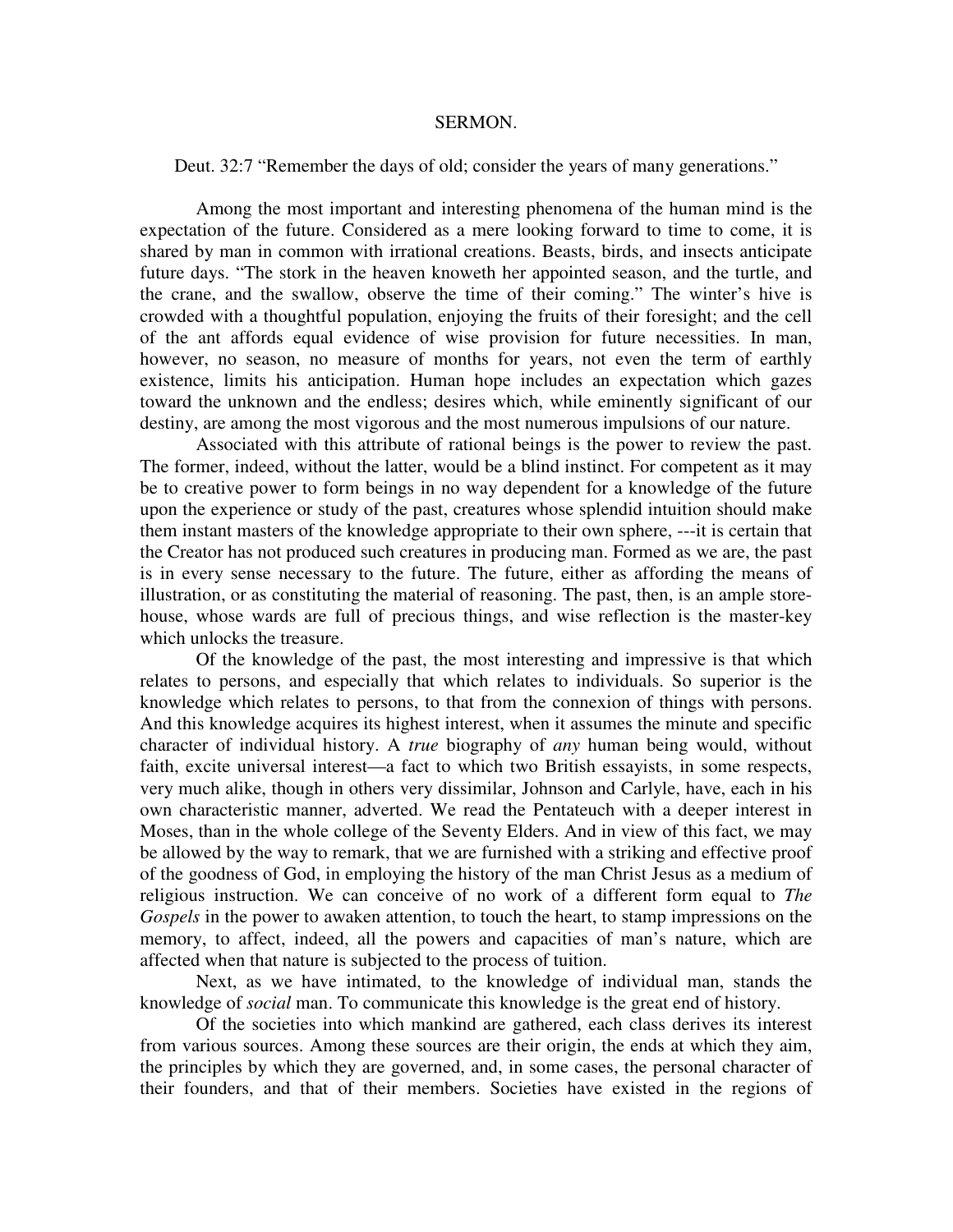barbarism, yet we scarcely regret the absence of records, where only the lowest of wants of man's nature have been regarded, and even these in a most imperfect manner. The most meager annals of one generation in a Caffrarian kraal, would extinguish our thirst for further knowledge of their history. Societies have existed amid the blaze of civilization, but their objects have been trivial and frivolous. Amusement and sport were their sole design. They have ceased to exist, and no one regrets that their memorial is perished with them. Other societies under the same circumstances have been formed, which have aspired to more solid results. They have aimed to increase and diffuse knowledge. Under their labors colleges have arisen, libraries have been gathered, minds have been educated, and coy science drawn from her natural retreats, has been persuaded to open her luminous pages, and sit down to the work of teaching mankind the truth of things. Such societies are the boast of nations – and justly so, for hey are blessings to mankind. Kingdoms and states are societies of another class : and where they accomplish their legitimate end, secure the civil rights of the individuals subject to their dominion. The scope of their operation is exceedingly wide, and the accomplishment of their design exceedingly important; and these topics, viz., the character and doings of civil societies, which lays claim to higher consideration than that which his due to any other. It claims the peculiar sanction of a divine origin, for, in a higher sense than civil government, it has God for its author. Its ends are the most exalted that any creature, or any society of creatures, can contemplate; for it embraces the glory of the Divine Being, and the greatest possible good of the universal family of man. Its principles are they pure, fixed, eternal verities of God's moral government; for where it is true to itself, true to its obligations and designs, it believes nothing, does nothing, teaches nothing, but what has been divinely taught, or divinely commanded; while the men by whose labors societies of this class may have been gathered, and the persons embraced within them have for the most part been among "the excellent of the earth," characters lustrous in the eyes of angels, because clothed with that highest beauty, the beauty of moral worth.

Such is the true character in which a Church of Jesus Christ stands before us. And if to the Israelites, gathered into the theocratic society of which they were members, reason and a divine commandment made it a duty to review the past, to "remember the days of old," and to "consider the years of many generations," it is surely incumbent on us to do so, in respect of the Churches of Christ; more particularly when occasions arise, which strongly remind us of the lapse of time, and which, as they give us an elevated stand-point, where we may pause and look back, afford us the best preparation for our future journey.

Such an occasion is the present. In the good providence of God, the Charleston Baptist Association is just completing its hundredth year. We are naturally reminded of the great events in the history of human kind, with which the scroll of this century is written within and without – the changes of empire, - the progress of nations, - the discoveries of science, - the improvements of art, - the establishment of the noblest republic the world has ever seen, and the ominous cracking of its foundations, - the resuscitation in Christendom of the Apostolic idea of duty to the Heathen, - the appearance of remarkable men, of the Cincinnatus of modern history, - of the soldier, who with the blood of nations, has written his name along with those of Alexander, and Caesar, and Charlemagne, - and of the modern Paul, that man of a martyr spirit, who around American Christianity from her slumbers over the unrelieved agonies of perishing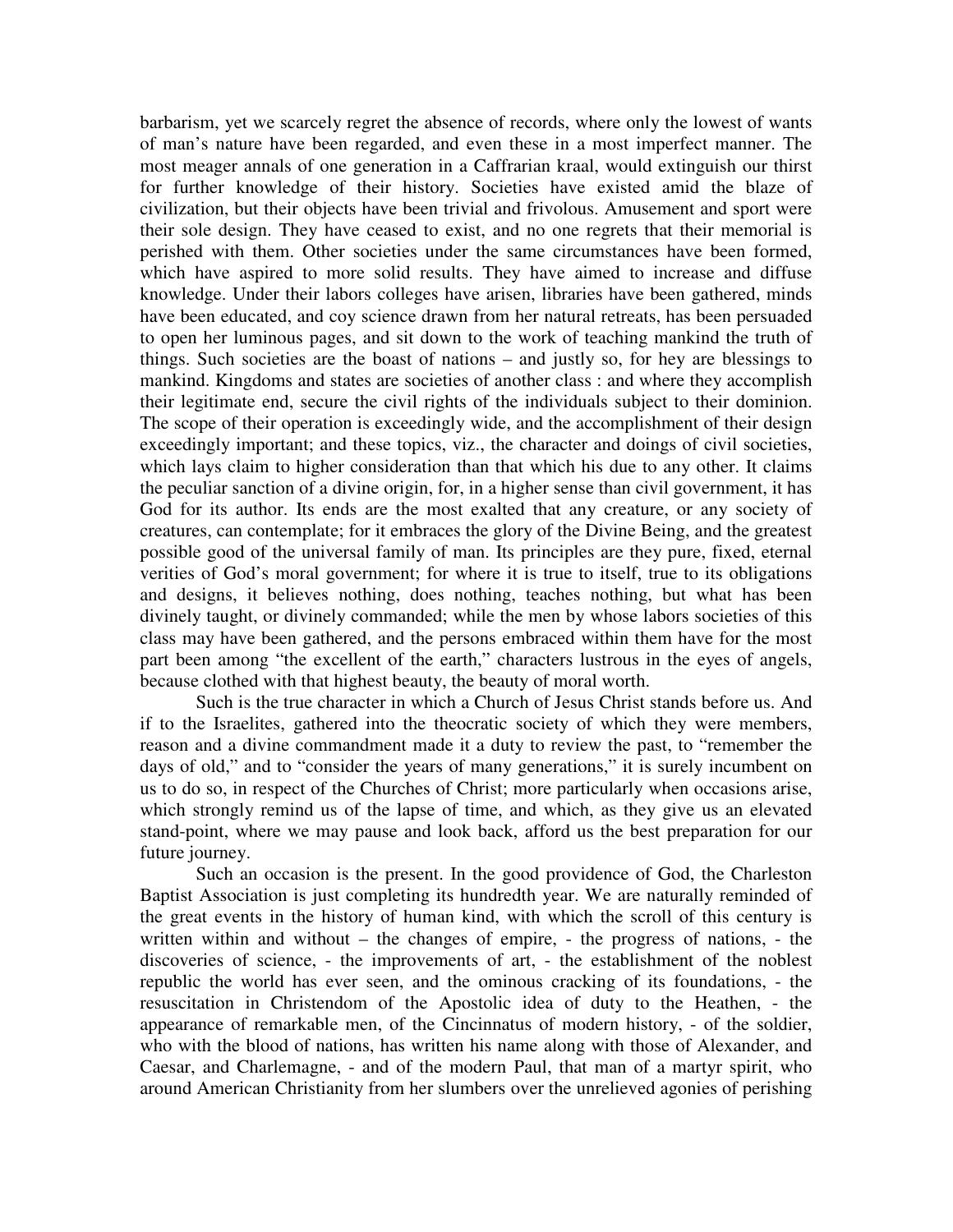paganism, and seizing her hand, conducted her timid steps to the field where she might reap honor to her Master, and joy to herself; --who, like Moses bringing water from the smitten rock for a thirsting multitude, has given a translated Bible to ignorant millionswho, having actually resisted unto *blood* striving against sin, and bearing in his body the marks of the Lord Jesus, like a warrior covered with scars of honor, and never conquered, sank into the heat of combat, "with his back to the field, and his face to the foe." And has found a sublime repose in the most fitting cemetery which earth could afford; where, to the eye and the ear of faith, the light of heaven illuminates the epitaph which the solemn winds unceasingly rehearse. "The sea shall give up its dead," and "They that turn many to righteousness shall shine as the stars forever and ever." Such events form parts of the magnificent picture of the last hundred years : but, though we are reminded of them, yet our business does not allow us to consider them. Like the traveller, who, from some lofty peak, has gazed with sublime emotions upon the wide ampitheatre of mountains – its thousand pinnacles tipped with the gold of the setting sun – and then descending, has felt the play of other, but not less grateful feelings, as he has entered a sequestered valley, and made his way amid its quiet cottages, we pass these things by, to attend to others, which belong to the class of the less observed of human events.

A full review of the history of the Charleston Association would dwell upon accounts of the men by whom it was founded, and of those by whom its affairs have subsequently been conducted. This is an inviting field, but we cannot enter it now. Of these men of God, whose works in other respects follow them, the written and the printed memorials are indeed imperfect; yet they constitute materials for a fuller notice than it would be practicable, under present circumstances, to take. Our retrospect must be confined to the progress of the body itself over the pathway of the past. If, from her starting place t o the stile at which she now rests, she has pursued her course, by the waymarks of truth and duty – then her way will have been as Wisdom's way, "pleasantness," and "peace;" – the pleasantness of usefulness to men, and the peace of the divine approval.

With the Charleston Baptist Association thus before us, a question naturally arises, What is an Association? To this question we answer: an Association is a body made up of "delegates from Churches voluntarily appointing such delegates to represent them, for the purpose of consulting and acting with other Churches upon matters of common interest." There is an early document of the Charleston Association, under the name of A Summary of Church Discipline, and which really served for years as the constitution of the body, in which, respecting Associations, it is said, "such a conjunction of Churches is not expressly commanded in Scripture; yet it received sufficient countenance from the light of nature, and the general laws of society; but more especially from a precedent established by Apostolical authority, recorded Acts xv. chap."<sup>\*</sup> Further, it is said, "The Association thus formed is a respectable body, as it represents not a city, country, or a nation, but the Churches of Jesus Christ. Yet it is by no means to be deemed a superior judicature vested with coercive power or authority over the Churches: it presumes not to impose its sentiments on its constituents on pain of excommunication; nor doth it anathematize those who do not implicitly submit to its determination," &c.

<sup>\*</sup> It is to be regretted that this article does not define in what particulars, and to what extent, this case it to be regarded as a precedent. There was a peculiarity in that case which can never exist in any other, viz., the presence of Apostles.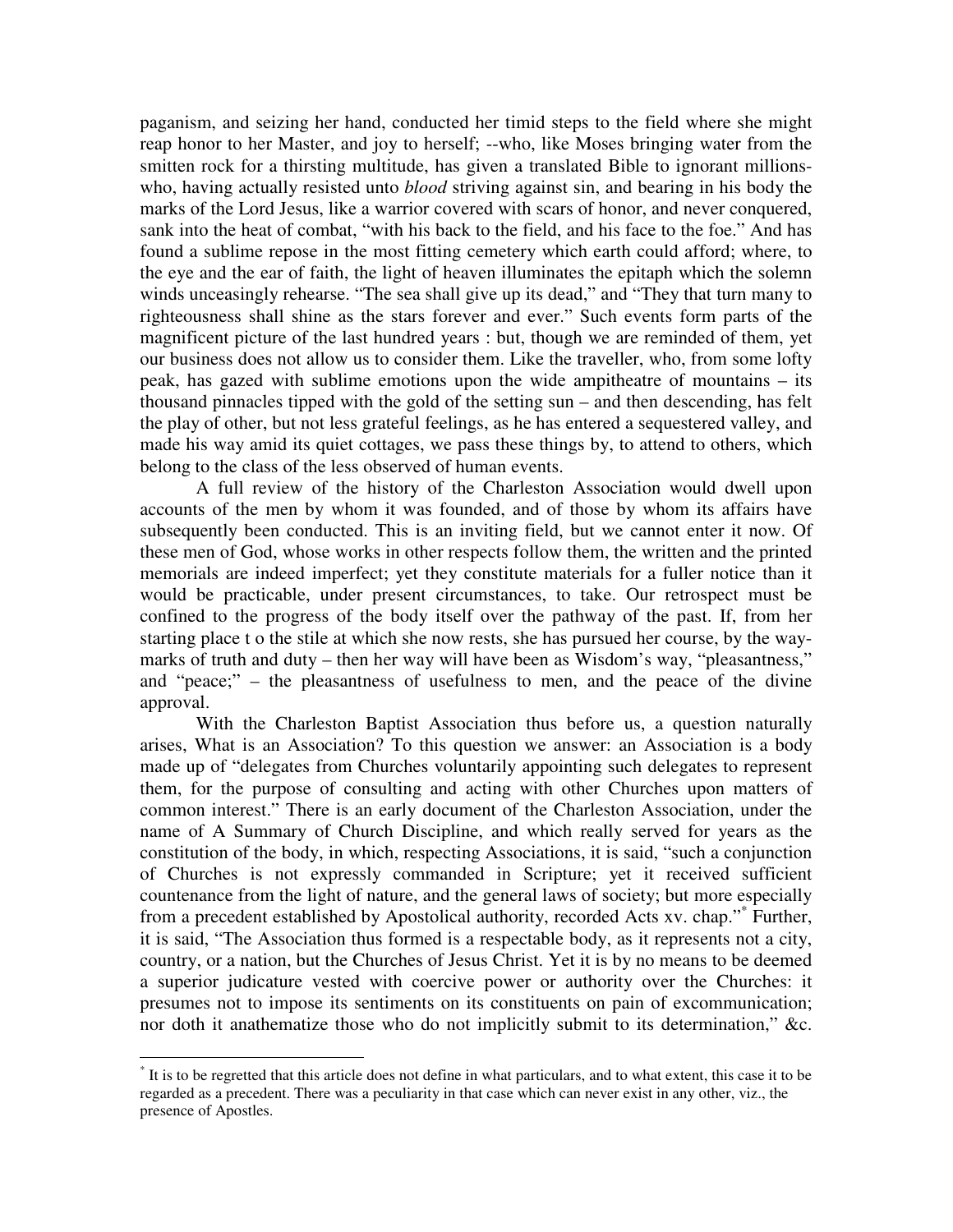"The Baptist Association, therefore, arrogates no higher title than that of an Advisory Council, consistently with which epithet it ought ever to act, when it acts at all, without intruding on the rights of independent congregational Churches, or usurping authority over them: Matt. xxiii. 10-12." These views are substantially re-affirmed in the Constitution adopted at the ninety-ninth anniversary.

The references here made to "Churches," make it necessary to enquire into the meaning of the term Church, as understood by Baptists, when applied to an organized society upon earth. In "Summary of Church Discipline" we have this language: "A particular Gospel Church consists of a company of saints incorporated by a special covenant into one distinct body, and meeting together in one place, for the enjoyment of fellowship with each other, and with Christ their head, in all his institutions, to their mutual edification, and the glory of God, through the Spirit." (Sum. Of Disc. P. 4) "A Gospel-Church is not national by congregational." "A Church \*\*\* has the \*\*\* power of government within itself, having Christ for its head, and his law for its rule. It has the power and privilege of choosing its own officers, Acts vi. 3, xiii. 2; exercising its own discipline, Matt. xviii. 17; and of administering the word and ordinances for the edification and comfort of its members, Acts ii. 46. All which, with every other act of discipline, each distinct Church may exercise, without being subject to the cognizance of any other Church, Presbytery, Synod, or Council, whatever: 1 Cor. v. 12, Matt. xviii. 17." Sum. Of C. D. pp. 5,6.)

These views Baptists profess to hold as the result of a strict interpretation of the sacred records. To borrow a phrase from the vocabulary of politics, they are *strict constructionists.* With them scriptural precepts are authoritative to *the very letter*, except in the case where the reason of a precept is apparent, and that reason would demand a departure from the letter, in order to secure compliance with the spirit of a precept. Thus they do not feel themselves bound to anoint their head when they fast, since this was commanded the hearers of our Lord in order that they might avoid public notice; and they doing of it *now*, would invite that notice. With this exception, they consider themselves bound to yield exact obedience to divine commands. In like manner the form given to the Churches, founded by the Apostles, and the conduct of those Churches under the training of those inspired teachers, they regard as authoritative examples – the highest style of precedents. It is not argument with them, that there is no section of the New Testament which treat exclusively, and at length, upon the nature of a Church of Christ: its form, its officers, its government, its ends. There is no one spot in nature where flowers and vegetables grow according to scientific arrangement – and yet the classifications of botany only reveal the plan of the Creator. The Scriptures themselves gives us their great doctrinal truths without exact method, yet none can doubt that a perfect system underlies them all. In the absence of any such special treatise, they find the inspired writers employing the word church "in the singular number upward of fifty times, and the word churches upward of thirty times," as denoting the idea of "a society of believers, who meet in one place for worship of God, and for the united observance of the ordinances of the gospel." (Cromwell's Church Member's Manual, p.35.) In such authority as this, they, as has been said of Roger Williams, "feel the rocky foundation of their strength."

To those who object to the principle of their interpretation, and who plead for a laxer rule, they reply, that an Apostle commended a Church or keeping the ordinances as they had been delivered unto them.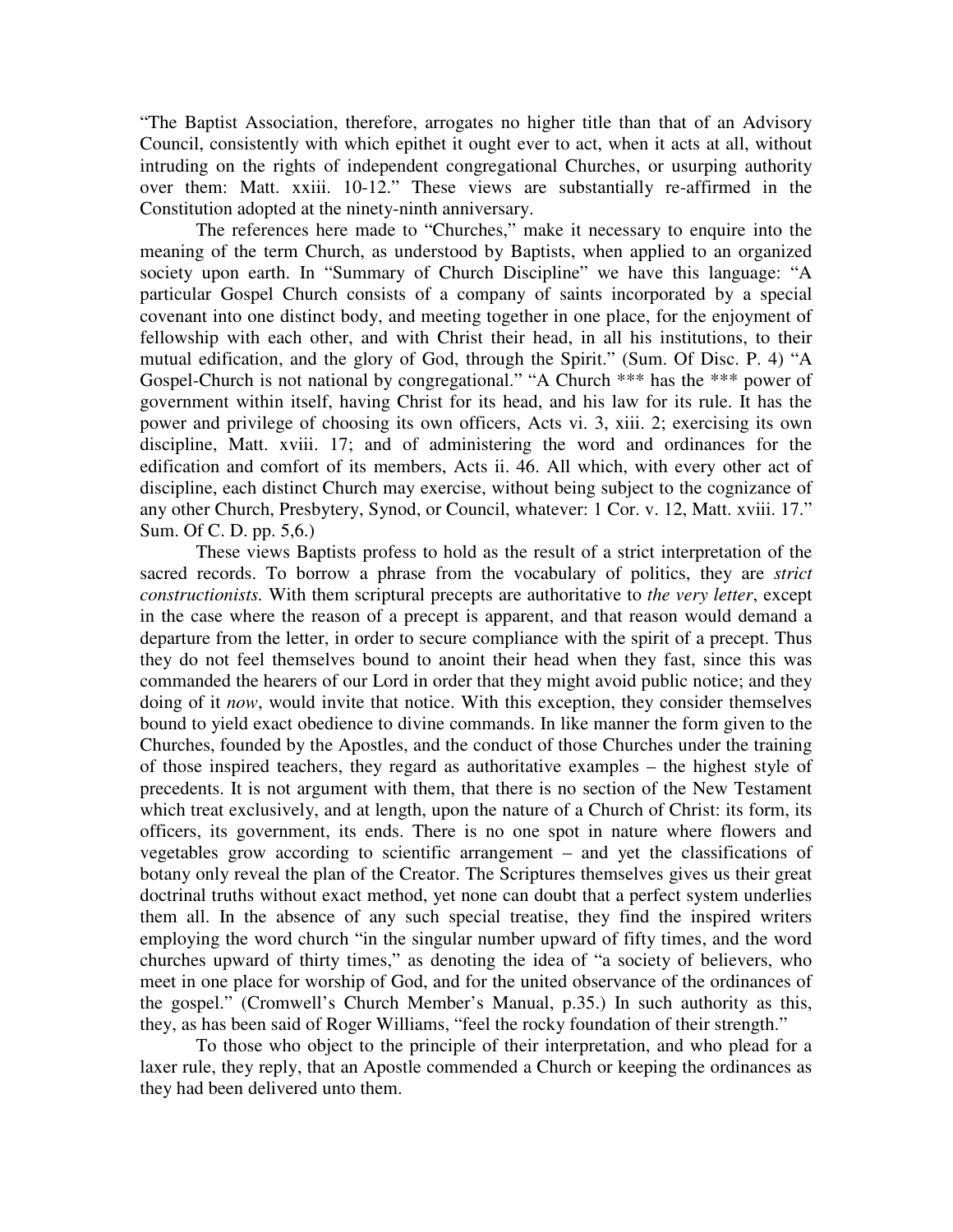They acknowledge no sympathy with those latitudinarian views, which allow human notions of expediency to determine the forms of church organizations, so that, chamelion-like, they shall vary with the varying hues of neighboring objects. They dare not take the stand of a great modern master of Ecclesiastical history, Neander, who, while he admits a particular form as given to the Churches by the Apostles, "under the direction of the Spirit of God," – and further admits that "it was best adapted to the circumstances and relations of the Church at that time," and "was also best suited to the extension of the Churches in their peculiar condition, and for the development of the inward principles of their communion, yet assumes that, excepting the great principles of truth on which the Church was united, every thing "is mutable:" that "forms" "may change with every change of circumstances." "Particular forms of Church Government," he says, "may be more or less suited to the nature of the Christian Church; and we may add, no none is absolutely perfect, neither are all alike good under all circumstances." (Colman's Prim. Ch. Introd. by N.) Now, to Baptists, a practice pursued under the sanction of inspired men, is the highest reason for their adopting it, provided principles taught by the same men do not forbid their doing so.

To those who question the *accuracy* of their interpretation of the sacred record, they refer to the very strong corroboration of their views derived from most unquestionable sources. In reference to the earliest Churches, Mosheim says : "Each individual Church which had a Bishop, or Presbyter, of its own, assumed to itself the form and rights of a little distinct republic, or commonwealth; and with regard to its internal concerns, was wholly regulated by a code of laws, that, if they did not originate with, had at least received the sanction of the people constituting such Church." To the same effect says Neander : "In regard to the relations of the Presbyters to the Churches, they were appointed not to exercise unlimited authority, but to act as the leaders and rules of ecclesiastical republics; to transact every thing in connection with the Church, not as lords of the same, but as its servants." (C. Prim. Ch. P. 48.) Again, we have this statement from Mosheim : "Although all the Churches were, in this first stage of Christianity, united together in one common bond of faith and love, and were in every respect ready to promote the interest and welfare of each other by a reciprocal interchange of good offices, yet, with regard to government and internal economy, every individual Church considered itself as an independent community, none of them ever looking beyond the circle of its own members for assistance, or recognizing any sort of external influence, or authority. Neither in the New Testament, nor in any ancient document whatever, do we find any thing recorded, from which it might be inferred that any of the minor Churches were at all dependent on, or looked up for direction to those of greater magnitude or consequence. On the contrary, several things occur therein which put it out of all doubt, that every one of them enjoyed the same rights, and was considered being on a footing of the most perfect equality with the rest." (Id. pp. 48, 49) Time would fail us to quote the other authorities which support the same view. We would only refer to two names. The first is that of Sir Peter King, (afterward Lord High Chancellor of England,) author of "An Inquiry into the Constitution, Discipline, Unity, and Worship of the Primitive Church," &c. In reference to this work, Mr. Wesley says, in his Journal : "On the road I read over Lord King's account of the Primitive Church. In spite of the vehement prejudice of my education, I was ready to believe that his was a fair and impartial draught: but, if so, it would follow that Bishops and Presbyters are (essentially) of one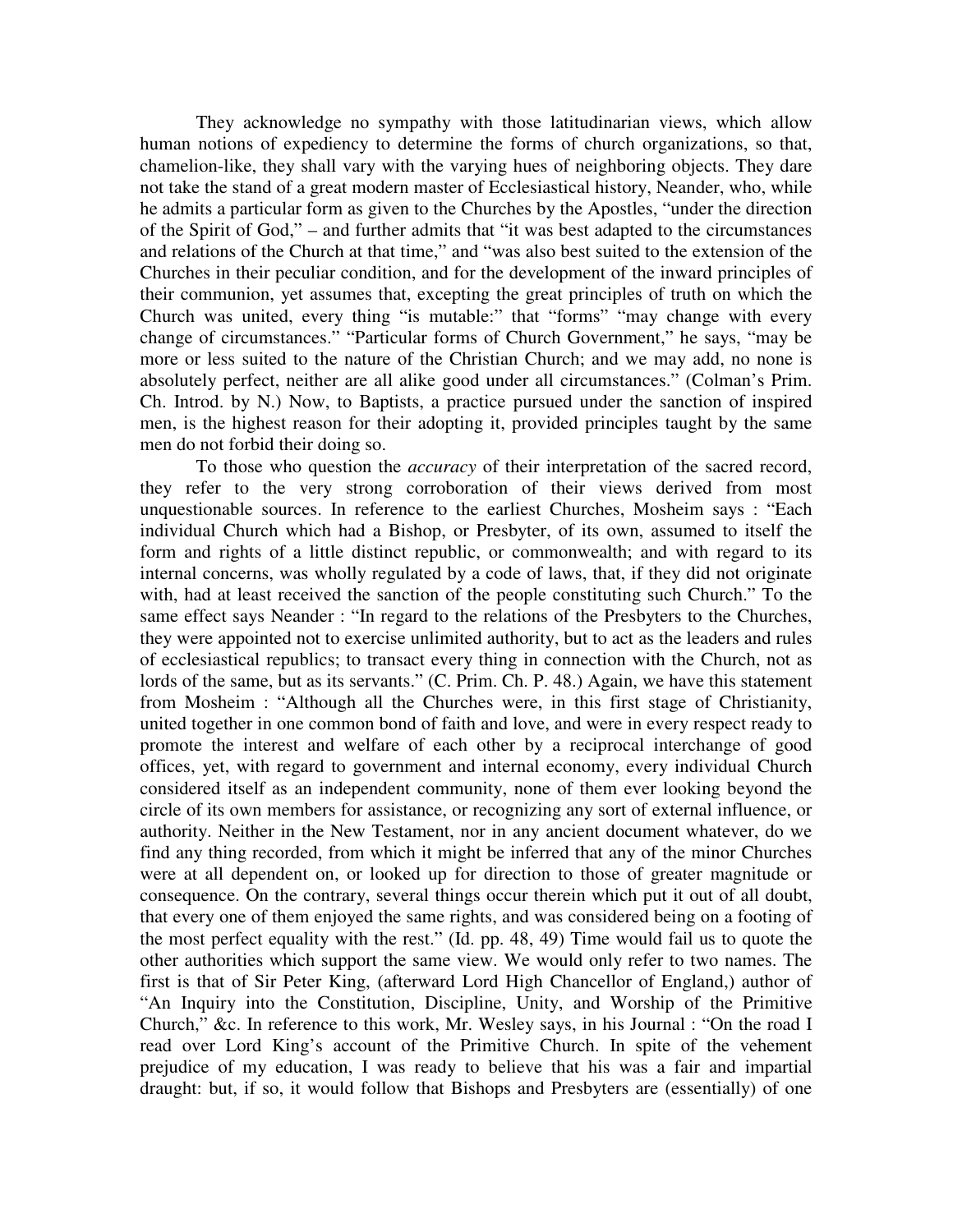order: and that, originally, every Christian congregation was a Church independent on all others." This conviction, no doubt, was the basis of that impassioned expostulation which the earnest old man made to Dr. Coke, against his assuming prelatical distinctions.

The other name to which we refer, is that of the present Archbishop of Dublin, to whose intellect a higher compliment can scarcely by paid than has been paid to it, in the fact that Alexander Carson pronounces him the ablest logician of the age. "Though there was one Lord, one faith, one baptism for all of these," says Dr. Whately, in reference to the early Churches, "yet they were each a distinct, independent community on earth, united by the common principles on which they were founded by their mutual agreement, affection, and respect; but not having any one recognized head on earth, or acknowledging any sovereignty of one of those societies over others . . . Each Bishop originally presided over one entire Church." (Kingdom of Christ, pp. 110, 136).

With this unquestionably testimony in support of the correctness of their own opinions respecting the character of the primitive Churches, and satisfied of the obligation to adhere to them as model institutions, the Baptists would cling to the independence of the Churches, if they could see *no* reason for preferring one form to another. Such, however, is not the case. Beside that highest of all reasons which is found in what they regard as the Divine appointment, they see no other reasons which lie in the motion of holiness. Two of these reasons we must mention. The first is, the independence of the Churches sets up an effectual barrier against the danger of worldliness, arising from the accumulation of power in the hands of ecclesiastical officers. Where single persons have control over large numbers of other persons, political parties and ambitious men regard their opposition as formidable, and consequently court their favor. If this control is the spontaneous natural result of the possession of eminent virtue, that very virtue is a guarantee against its misuse. On the power, since it subjects him who wields it to constant solicitations to its misuse. To this danger, (against which the Great Head of the Church has set up a safeguard in the independence of the Churches,) the members of a hierarchy are signally exposed. Ecclesiastical History, falsely so called, made up, as it is, of account of provincial Churches, and state religions, - those human improvements on a divine plan – is full of facts which illustrate this view. It shows us scenes, where, instead of piety, we witness intrigue with its whisperings and low contrivances, and envy with its colorless lips, and fierce anger with its glaring eye, and its quick, hot breath – it shows us "vaulting ambition" displaying itself as zeal for the Lord of Hosts; it shows us men absolutely, preeminently worldly – proud, deceitful, and cruel – calling themselves the servants of Jesus Christ – servants of the meek and lowly Jesus!

These are evils which can never exist among those who, believing, in their simplicity, that "the foolishness of God is wise than men," can never be induced to surrender the independence of the Churches for any form that human policy can suggest.

Immortal honor has settled upon the brow of the founder of Rhode Island – the first statesman building up a government upon the acknowledged rights of conscience as the corner-stone. By the chief glory of Roger Williams is not a political discovery – by the honest carrying out of the New Testament idea of what constitutes a Church. Let the world adopt these views, and religious persecution comes to a perpetual end. It is true some times said every sect has persecuted in its turn. The charge is untrue. The Baptists – from a sentiment very different from denominational pride – may glory in their ability to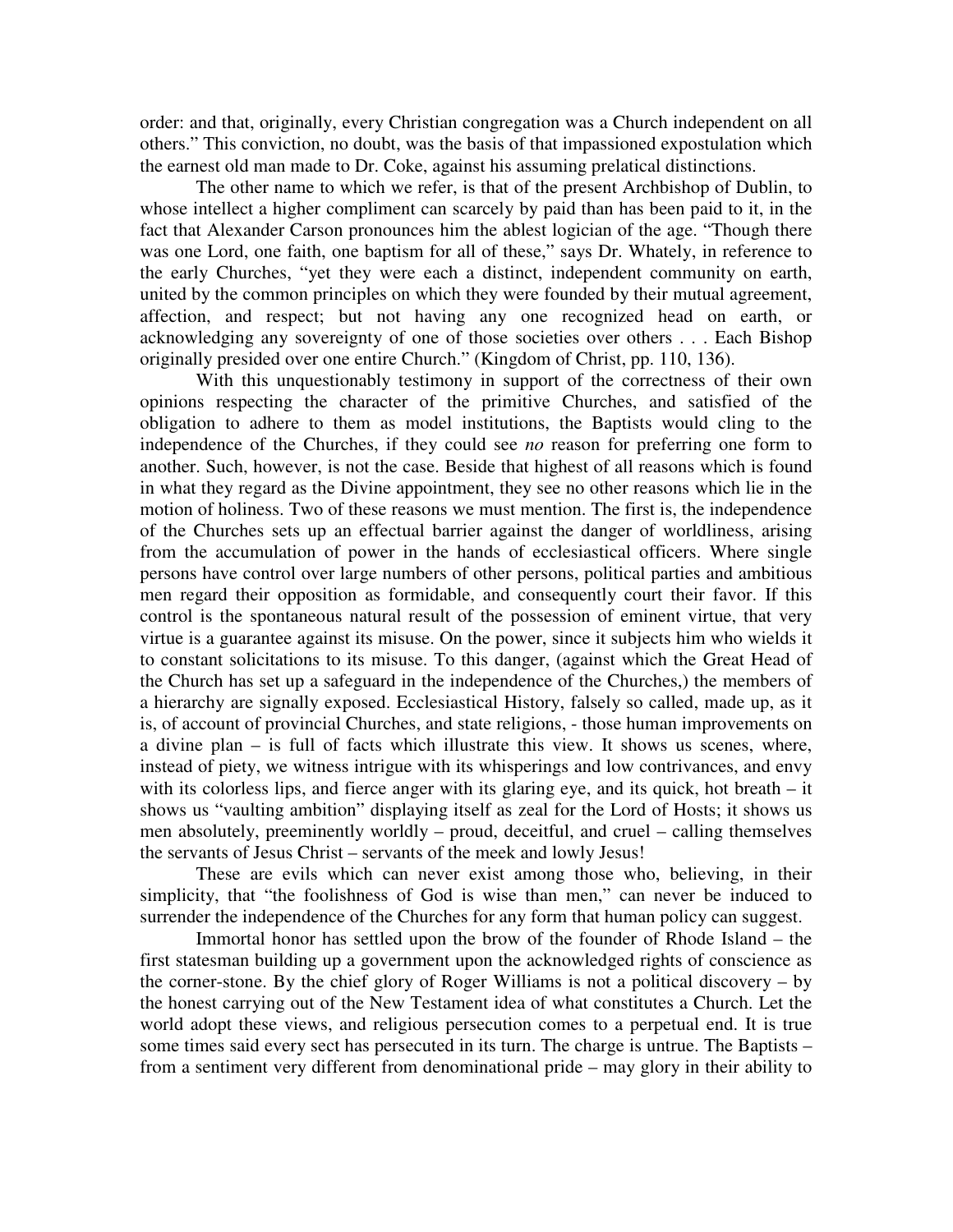plead not guilty to the charge, and in the fact that they *never can* persecute while they adhere to God's word.

The other reason in which we propose to mention, is the bearing of this system of Church order upon individual character. Much is gained for human virtue, whether in the family, the State, or the Church, when each member is impressed with a sense of personal moral accountability. It is important to prevent the individual's feeling himself lost in the mass. In bodies which have their own government in their own hands, whose members chose their own officers, and interpret and apply their laws, this vital sentiment – the sense of responsibility – is kept in healthful activity. And, if, on this principle, the republic is a good a school for the development of the highest grade of citizen character, on the same principle, the independent Church is the best organization for the cultivation of that type of Christian character, which results from social influences.

Long as we have dwelt upon this topic, we cannot dismiss it without adverting to an objective sometimes made to our theory of Church organization. The objection is founded on the alleged *weakness of independent Churches.* It is assumed that, considering Church organization as an instrument of power for the accomplishment of purposes where union is necessary to results aimed at, a number of members distributed into independent Churches would be weaker than the same number congregated into one mass, and brought under the action and control of a central power. We grant that this is so in some cases. At the same time, we do not allow that the weakness, which is thus admitted, is an argument against the Divine origin of the plan of government in which it is found. For on what does the weakness depend? The only real hindrances to union and efficiency among Independent Churches, are ignorance of the Scriptures, and a sickly piety – the want of light, and the want of love. Give them light and love, and they are strong enough for all purposes. The oneness of views, and the genuine sympathies which spring out of an enlightened piety, draw such Churches together in the prosecution of common ends; and just in proportion as just principles prevail among them, and right feelings sway their hearts, will their union be delightful, strong, and efficacious. No ecclesiastical body in America can compare with the Congregationalists, in the extent of their efforts to spread among the heathen the knowledge of salvation. Baptist Associations are feeble bodies, hanging loosely together, and accomplishing little, only where God's word is little studied, and true religion is low. On the other hand, where personal piety flourishes, the same bodies are instinct with life, bound together by a three-fold cord, and laboriously active in the promotion of holiness, although it may be, like their Divine Exemplar, noiselessly, and without parade. Now we ask, whether it is not probable beforehand that a holy God, who has given his word, and who imparts his spirit for the promotion of holiness on earth, would, in establishing human societies for the same purpose, make knowledge and holiness indispensable conditions of their success? If, in the absence of these, independent Churches are weak, in that weakness any evidence that their organization is not from God? Nay, were they efficient, while these elements of sacred power were wanting, would not that fact constitute just ground to fear that they were contrivances of human policy? Does not the very necessity for knowledge of the truth, and for love of the truth, under which they are placed, authenticate their system as from God? Is not, in fine, the simple arrangement of Church independency, the Divine handwriting renewing an ancient but most important lesson, "Not by might or by wisdom, nor by power: but by my Spirit, saith the Lord of Hosts."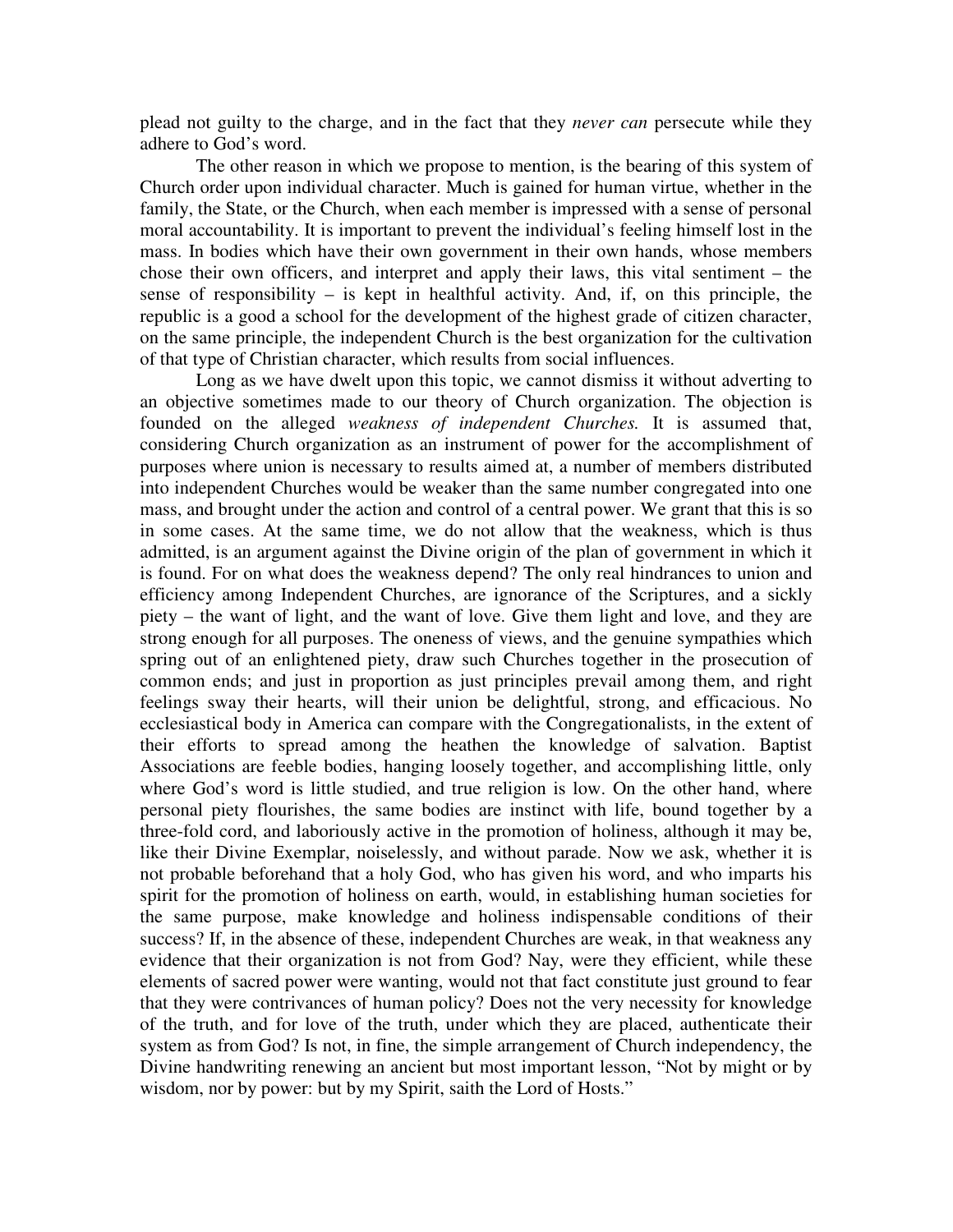If the opinions which we have now expressed to be just, we see that a Church of Jesus Christ is a society of its own kind, (*sui generis*.) It has no perfect types in any human society. It is subject to the will of an absolute sovereignty, yet it differs from any monarchy in the part which its members perform in interpreting and applying the laws which govern it. It is not a republic, for its tribunals consist not of representatives, but of the whole body. It is not a democracy, for no vote of the largest majority can change the constitutional code. It is, in fact, as Alexander Carson, in his "Reasons for separating from the General Synod of Ulster," has styled it, a *Christocracy*. And this was the idea which the fathers of the Charleston Association expressed, when they said, "An Association is a respectable body, as it represents not a city, country, or nation, by *the Churches of Jesus Christ."*

In looking back, then, upon the past history of the Charleston Association, the question, which justly takes precedence of all others, is, have the inalienable rights of the Churches been respected? Another union – a union for secular purposes – the theory of which, in the mind of the sage of Monticello, is said to have been a reflection of Baptist usage, has risen in giant proportions before mankind. It is at this moment a subject of painful study. Eyes which once delighted to gaze upon its past as glorious, and full of thrilling reminiscences, now look to its future as portentous. The mere agent, it is feared, will supplant his employers; and as the most formidable of all tyrants is the crowned slave, sober minds begin to apprehend the destruction of the most sacred rights, - the rights of conscience, of property, and of life, - under an unwieldy usurpation, rendered the more odious by the value of the principles it will have trodden down, in its ascent to power. From this scene we turn to a union not of States, but of Churches; and we ask, how have these men, who fear God, demeaned themselves? They have passed not three, but four quarters of a century. In all that time, has any Church complained of a trespass on its rights? There has not been a whisper of complaint. And the harmony which subsists to-day through all your borders, is an impressive lesson on the importance of respecting the fundamental principles of a compact – a beautiful comment on the truth – that "the effect of righteousness is peace."

So far as we have been able to examine the recorded doing of the Association, there has been a tender and scrupulous regard to what belongs to the Churches. If there be a solitary exception, it is found in the rather synodical tone a resolution of 1839, in which a menace of expulsion is made against a Church that might fail t o adopt the course, in regard to ordination, recommended by the Association the preceding year. The spirit of this resolution is in so strong contrast with the customary spirit of the Association, and with the spirit of former resolutions upon the very same subject, (1791,) that we can account for its passage only on the supposition of inadvertence. We feel very sure that as an act of the body it is a dead letter. Ordinarily the body has, with modest dignity, given then gravest counsels as respectful recommendations to the Churches.

This brings us to consider the manner in which the Association has fulfilled its functions as *an Advisory Council*. "In the multitude of counselors there is safety;" for the same question will appear in different aspects to different minds; and even an inferior mind will sometimes aid a stronger one to solve a difficulty, which either of them alone could not have mastered. This is one reason for the value of religious counsel.

Again. We are so constituted, that in addition to the affections – say of reverence, admiration, love, &c. – excited by truth itself, there are affections of a like kind produced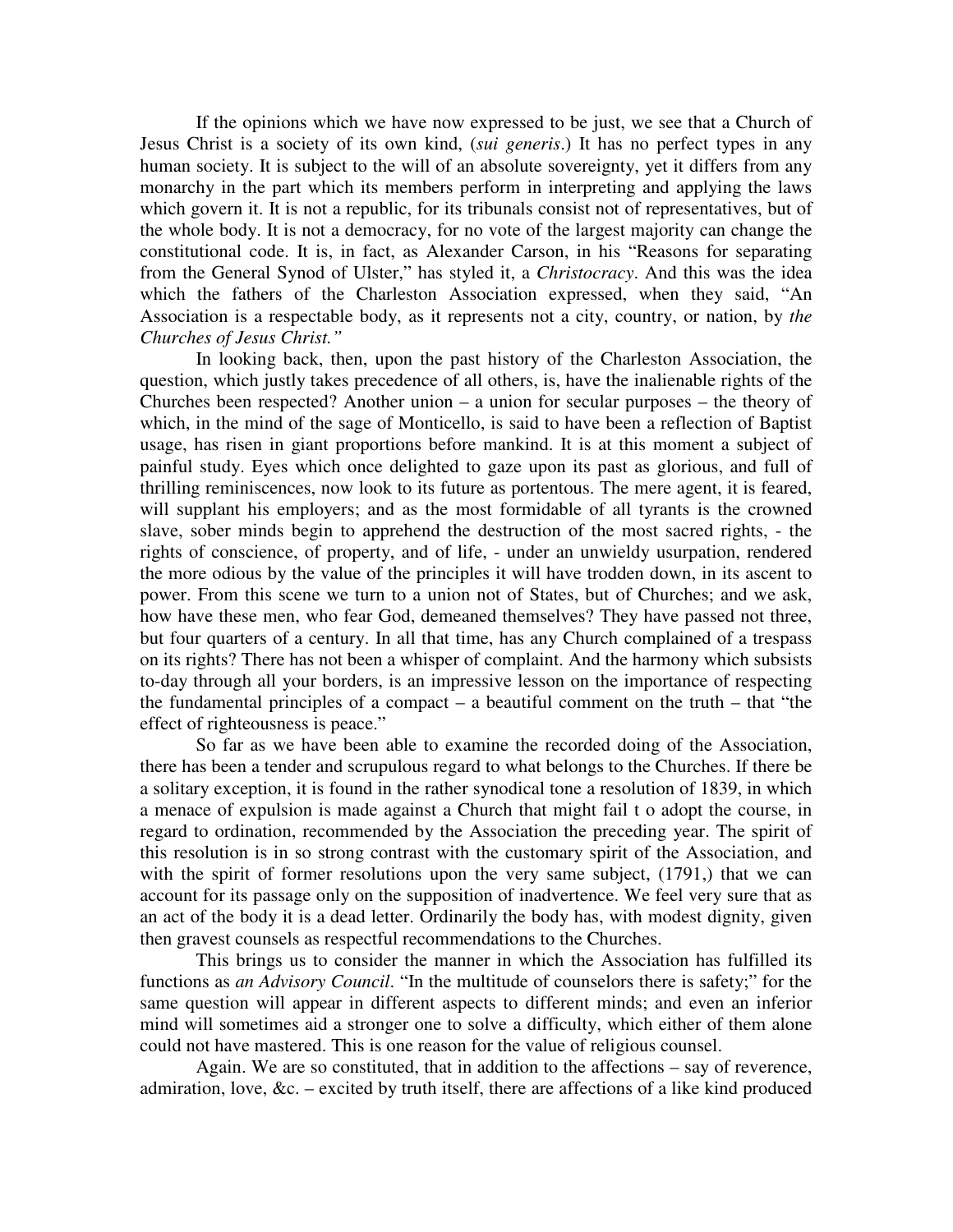by the character of the sources whence, or the channels through which, the truth is derived to us. The same words uttered by one person may offend – if uttered by another by heard with indifference—or if by a third person, may deeply touch our feelings. In this fact lies the philosophy of the Divine rule for religious teachers, "speaking the truth in love;" it being a general law, founded on the principle of "like producing like," that the instructor who is moved by sincere affection for the taught, will excite a sentiment in them answering to his own. No more interesting and promising relation between the givers and the receivers of instruction can exist, than does exist between a serious religious people, and their own counselors and guides, chosen by themselves, imbosomed in their confidence, respect, and affection. Now this is but the picture of a connexion between an Association and the members of the Churches, and the circular letters, (which are extant,) show how well, in the case before us, this relationship has been fulfilled. Some of these queries were so easy of solution, that there would seem to have been no special reason for putting them: but they are honored with patient and respectful answers. Other were of a kind which pious people, with limited means of information, might well be expected to entertain. To these, also, opposite responses are given in the same spirit of kind consideration. Others still, were of a kind which would originate in the minds looking acutely into moral questions, and searching diligently for the will of God – and to these, answers were returned full of deep spiritual wisdom. A compilation of these answers – touching, as they do, upon points of Church polity, Church discipline, Christian doctrine, and Christian ethics – would be a valuable manual. It would contain the results of grave and elaborate thought upon subjects on which many minds, without aid, find it difficult to decide. Of how much use they were, as they were delivered to relieve the doubts of the conscientious, we may conjecture. As to the Circular Letters, we might speak of the solid thought, and the chaste and masculine style by which many of them, at least, are distinguished. But we pass them by to say – what is more relevant to our present purpose – that they are characterized by a deep and fervent spirit of piety. He who reads them, will feel himself in communion with men who feared God, and were pursuing His glory with a steadfast and earnest aim. A volume of these would take their place in that class of books which, had they the gift of speech, might say, "We have an unction from the Holy One;" – books, in the perusal of which, the reader is conscious that his vision is introverted, his conscience quickened, and his best affections deeply stirred; books, which constitute the gold and the precious stones of literature.

In Apostolic times, the members of certain Churches sent aid to others more destitute than themselves. From particular Churches, Ministries received compensation for labors bestowed on others. "I robbed other Churches," says Paul to the Corinthian Church, "taking wages of them to do you service." And in some instances, Churches *were united* in these acts of holy enterprize and kindness. Such an association certainly existed among "the Churches of Macedonia." A "brother whose praise in the Gospel was in all the Churches," was chosen by the Churches of Macedonia to accompany the Apostle Paul as an almoner of their bounty. To this brother, and to another whom he "had oftentimes proved diligent in many things," the Apostle refers, by saying –"if our brethren by enquired of, they are *the messengers of the Churches*, and the glory of Christ." Has the Charleston Association been conformed to *this* model? This is our enquiry.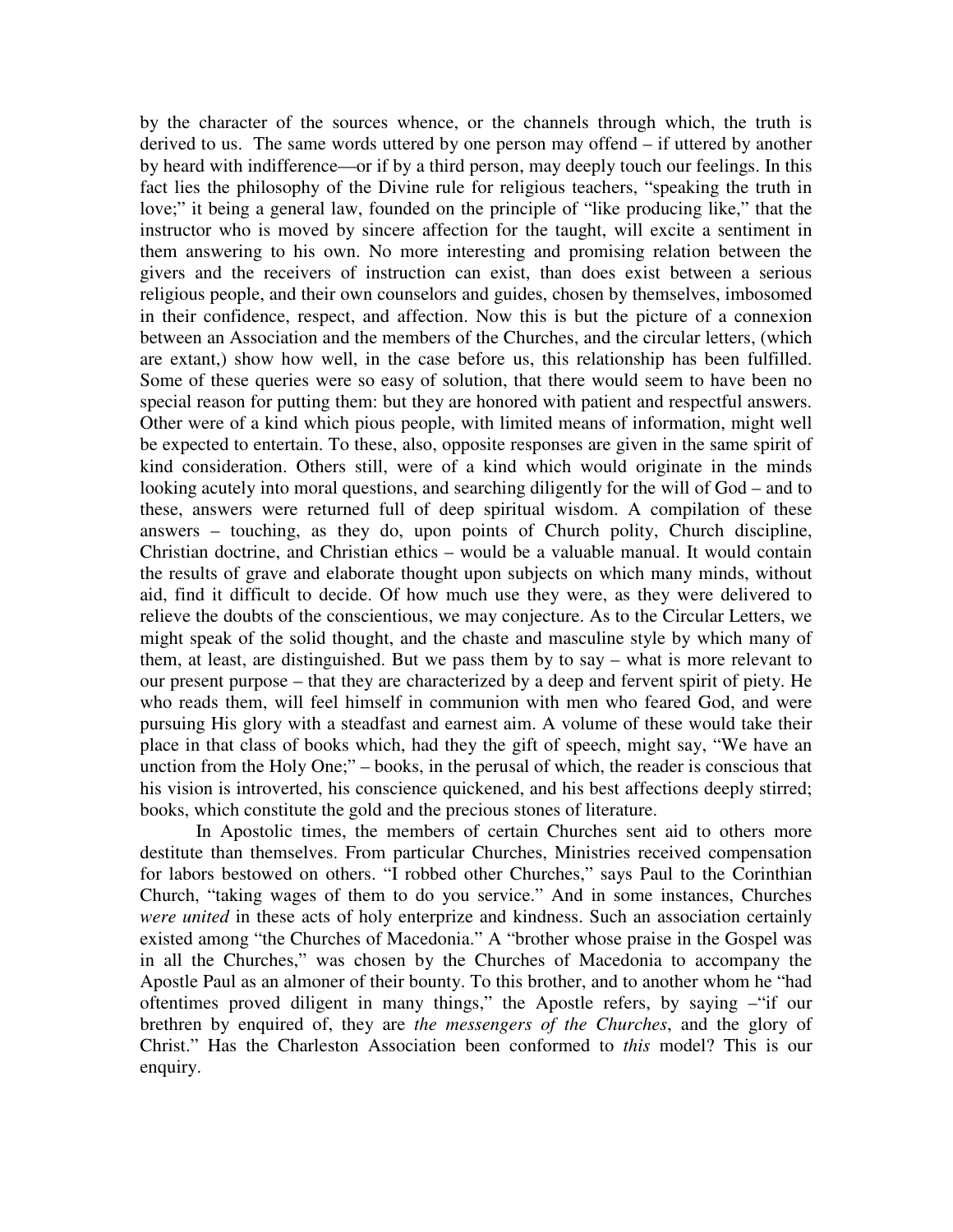There are no printed Minutes of the body extant earlier than those of 1775. And the original "Minutes Book," of which Dr. Manly had the use, in the preparation of his "Discourse, containing some Fragments of the History of the Baptist Church in Charleston, S.C." \* has unfortunately been lost. This much, however, we know, that in 1775, they entered upon the work of Missions in the State. A noble example! For their numbers must have been very small – but three Churches being present at the formation of the body; and the whole number in 1775, after a lapse of twenty-four years, being only nine. Like ancient Israel, prepared by the discipline of trials for works of faith and labors of love, they seem to have learned not to "despise the day of small things." And though beholders who knew not the ground of their confidence might have said: "What do these feeble Jews? Even that which they build, if a fox go up, he shall even break down their stone wall;" yet they themselves, conscious of their true resources, would have said: "The God of Heaven, he will prosper us; therefore, we his servants will arise and build." Providence signally seconded their efforts. Their first "messenger" was an eminent man of God – "as an itinerant inferior to none but Whitfield." This was John Gano. Mr. Gano went to his grave after having labored, with distinguished success, in the South, the North, and the West, in various capacities, as a Missionary, a Chaplain in the Army during the Revolutionary War, and as a Pastor. He raised the standard around which baptized believers first gathered in New-York city. Of him, a friend who loved him "much in the Lord," but whose judgment was never betrayed by his feelings, has said: "As a Minister of Christ, he shone has a star of the first magnitude in the American Churches, and moved in a widely extended field of action. For this office God had endowed him with a large portion of grace, and with excellent gifts. He lives to a good old age; served his generation according to the will of God; saw his posterity multiplying around him; his country independent, free, and happy; the Church of Christ, for which he felt and labored, advancing, and thus he closed his eyes in peace, his heart expanding with the sublime hope if immortality and heavenly bliss. Like John the harbinger of our Redeemer "he was a burning and shining light, and many rejoiced in his light." Resembling the sun, he rose with morning brightness, advanced regularly to his station of meridian splendor, and then declined with mild effulgence till he disappeared without a cloud to intercept his rays, or obscure his glory." \*

In the Minutes of 1775 we have this entry: "Agreed to recommend to our Churches, to contribute to the relief of our brethren suffering under ecclesiastical oppressions in the *Massachusetts Bay*. And that the money raised by sent to the Rev. Oliver Hart, to be by him remitted to the Rev. Isaac Bachus, for that purpose."

In the difficulties with the mother country in which Massachusetts became involved, South Carolina was the first of the Colonies to place herself by her side. The Baptists of South Carolina, who joined in the first patriot movement, no doubt lent their whole influence to the support of Massachusetts. Has the memory of this ancient friendship perished in the State, and in the Churches? South Carolina holds the *tessara* (the white stone) which commemorates it; and the Baptists of South Carolina look with sorrow, for Massachusetts' sake, upon the spirit which could close the door of Baptists pulpits on a successor of Oliver Hart!

This discourse we have used as authority for some of the statements in this discourse.

<sup>\*</sup> Dr. Furman's Account of Rev. John Gano, in Benedict's History of the Baptists.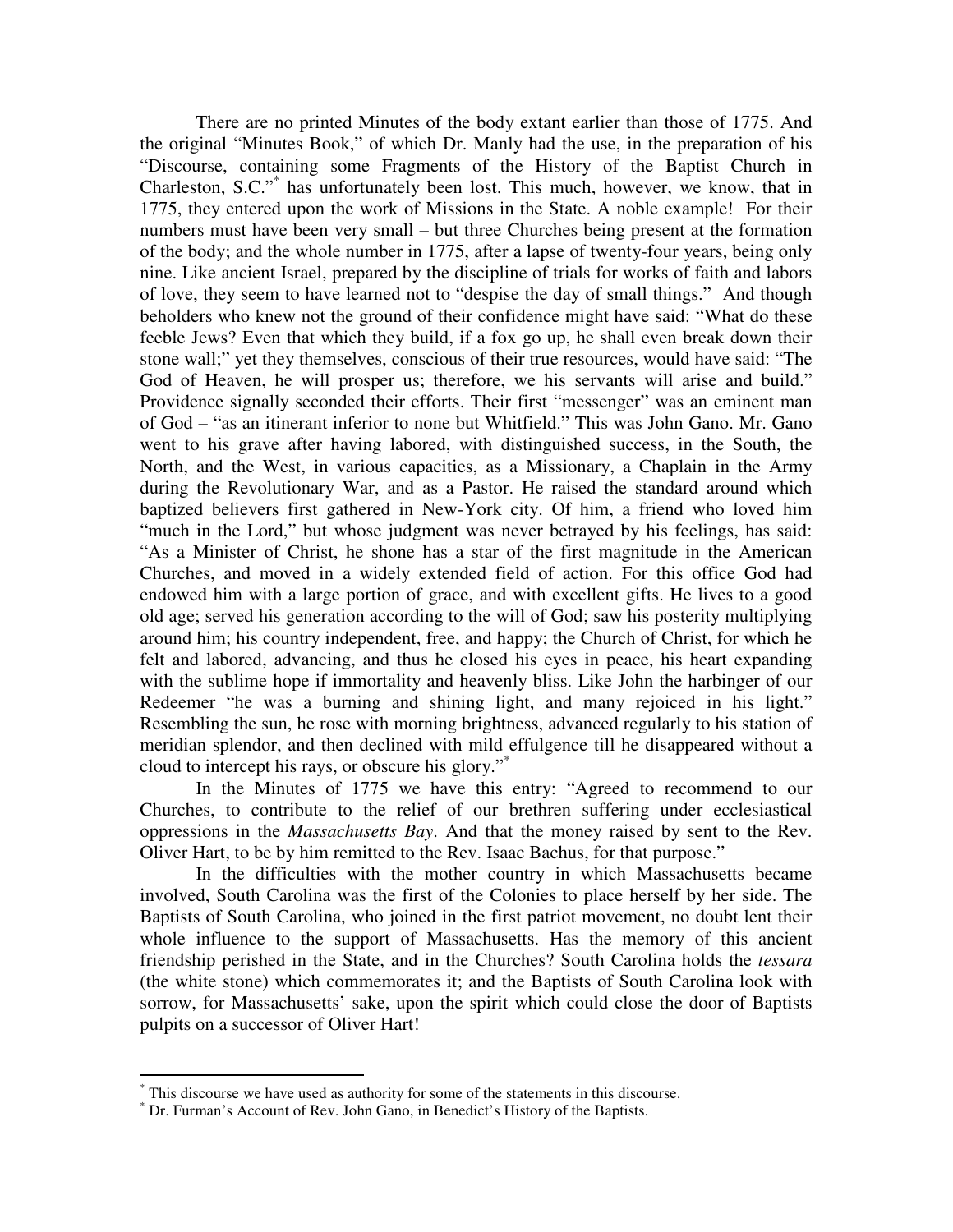The course of action thus begun has since been continued, under some varieties of mode, and doubtless with some variations of zeal; yet substantially in the same spirit. Indeed, the Domestic Missionary operations of the Savannah River, and the Welsh Neck Associations – those noble scions of the old stock – and others which have grown out of these, are but fruit from a common root. To the labors of evangelical charity, begun as we have seen, we may trace the maintenance of Churches while in the feebleness of infancy, or when debilitated by other causes; the establishment of Churches where there were none, and the effectual preaching of the word of life to many immortal beings. "The wilderness and the solitary place have been glad for them; and the desert has rejoiced and blossomed as the rose."

In 1802, the Association established its mission among the Catawba Indians. This pious enterprize was continued for several years. Its good effects were in the end destroyed by a terrible cause, which indeed was too relentless to spare the very life of this remnant of a *once* sober people. The almost total extinction of the tribe is to be set down to the account of white men – and to be placed in that category of multidudinous ills, the evils of intemperance.

In 1813, Luther Rice, just returned from India, appeared at its session held with one of the mother Churches, the Welsh Neck, after delivering a communication in writing, addressed the body at length. The Minutes contain a synopsis of this address. "These communications," they add, "were received with much satisfaction." A report upon them was made by a committee consisting of Dr. Furman, Gen. Thomas, and Rev. J. B. Cook, and contained a plan of action – which being submitted, "passed unanimously in the affirmative." Before this time, the Pastor of the Charleston Church, who was in the habit of correspondence with brethren in England, had been employed in sending aid from his own Church, to the supporters of the Baptist Mission in the East. Indeed, as early as the year 1800, the same Church had presented a query for the consideration of the Association, in these words: "Is there not, at this time, a call in Providence for our Churches to make the most serious exertions, in union with other Christians of various denominations, to send the Gospel among the heathen, or to such people who, though living in countries where the Gospel revelation is known, do not enjoy a standing ministry, and the regular administration of divine ordinances among them?" A part of the answer to this query is as follows: "There appears, indeed, to be a *general* call of Providence for all the Churches of Christ to make serious exertions to diffuse Gospel light and liberty among the heathen who known not God and our Redeemer: but the *particular* call to *us* seems to be, to turn our attention to that description of persons mentioned in the latter party of the query." But now Providence opening the way, the Association at once fell into line with the Baptists of Boston, Philadelphia, and other places, in this movement against the gray battlements of idolatry. Accordingly, when the Moderator reported at the meeting of the body in 1814, (at Beulah,) the Constitution and Address of the General Convention held in Philadelphia for Missionary purposes, and the participation in that meeting of himself and Judge Talmage, as Delegates appointed by the Special Committee of the Churches, and asked for a decided and public expression of the sentiments of the Association on the subject, they unanimously approved the measures taken, and commended them to "the cordial and firm support" of the Churches. Since that day she has never furled the banner thus flung to the breeze.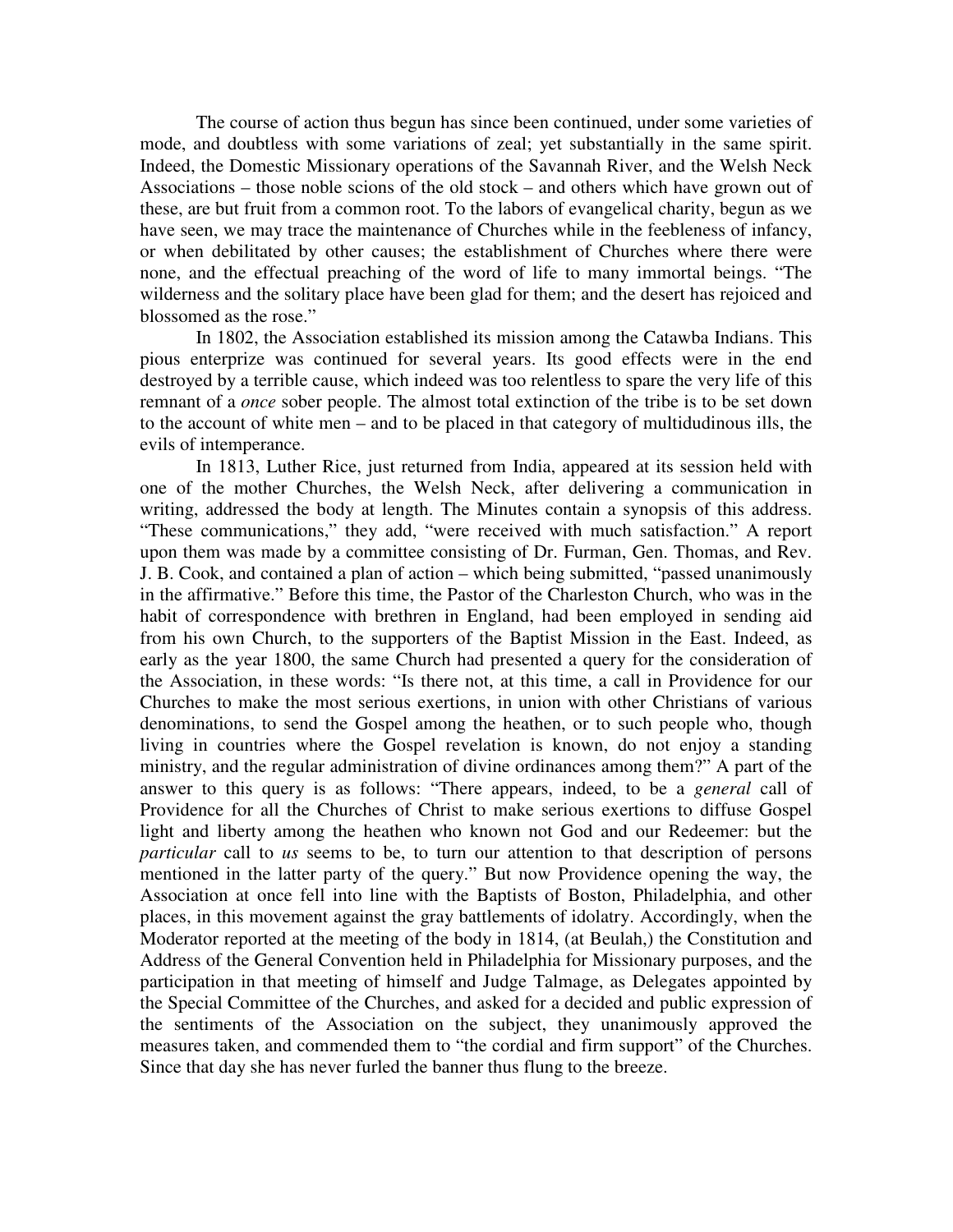It is time that we bring in review the manner in which she has regarded another object of general interest, and intimately related to those which have engaged our attention – *the Education of the Ministry*.

On questions of religious duty, about which different opinions may exist, a body like an Association will, from a principle already adverted to, be almost certain to hold those opinions deliberately maintained by its Ministers. The Ministers who signed the articles of the associational union in "Charlestown" in 1752, in ratification of what had been done the year before, were John Stephens, Oliver Hart, Francis Pelot, John Brown, and Joshua Edwards. Of Mr. Stephens it is enough to say, that as the Pastor of Ashley River Church, he was the successor of a man of learning – the Rev. Isaac Chanler. Mr. Hart, the Pastor of the Charleston Church, after his license to preach, had bee under the tuition of Rev. Isaac Eaton, Pastor of the Church of Hopewell, N.J.; "the first man," as says Benedict, "among the American Baptists, who set up a school for the education of youths for the ministry." He here had known the fellowship of a student's life with such men as Dr. Hezekiah Smith, and Dr. James Manning, 1<sup>st</sup> President of Rhode Island College. Mr. Pelot, the Pastor of the Euhaw Church, was a man of letters. Of Mr. Brown, and Mr. Edwards, we know that they represented a Church, (the Welsh Neck,) a remarkable feature of whose history, (considering them as a country Church,) and a striking evidence of their just valuation of the ministry, is that for more than a century they have never consented to close their doors upon the Lord's Day. In an Association, with such men to lead the public sentiment, we naturally expect to find the friends of education, notwithstanding the failure of some to appreciate its importance and its claims. In 1756-7, some funds were gathered by the body, and aid was thus extended to young men, among whose names are those of Pugh, Stillman, and Botsford. This effort seems to have given way to the formation of a society under the name of the Religious Society, which, among other objects, contemplated education as the primary one.

In 1733, Messrs. Hart, Pelot, and Gano, "addressed the Baptist Associations throughout America in favor of a plan of contribution for augmenting the funds of Rhode Island College," and Messrs. Hart and Williams were nominated to receive contributions for that Institution, and to transmit the same to Col. Job Bennet in Newport." The Mr. Williams here mentioned, was the son of Rev. Robert Williams, \* (of the Welsh Neck Church,) and the father of David R . Williams, formerly Governor of South Carolina.

Causes, which we cannot now with accuracy trace, but among which must be numbered the effects of a state of war upon the condition of religion, seem to have diverted the attention of the Churches from the subject of education for a series of years. The circular letter of 1785 brought it up again, in an earnest appeal. In 1789, a proposition was submitted to recommend a mode for forming funds in the several Churches, in order assist pious young men in their studies for the ministry. Accordingly, the general outlines of a plan were submitted and adopted the following year. Thus originated "The General Committee of the Charleston Baptist Association Fund," the Chairman of which submitted a system of rules, which were considered at two annual meetings, and having been approved of by the Association in 1792, were then ratified by the Committee. At once the body entered upon this work. And from that time to the present, it has continued its agency on this behalf. During this period it has, as the

<sup>\*</sup> Rob. Williams is mentioned by Benedict as an instrument of great good to the early Churches of North Carolina.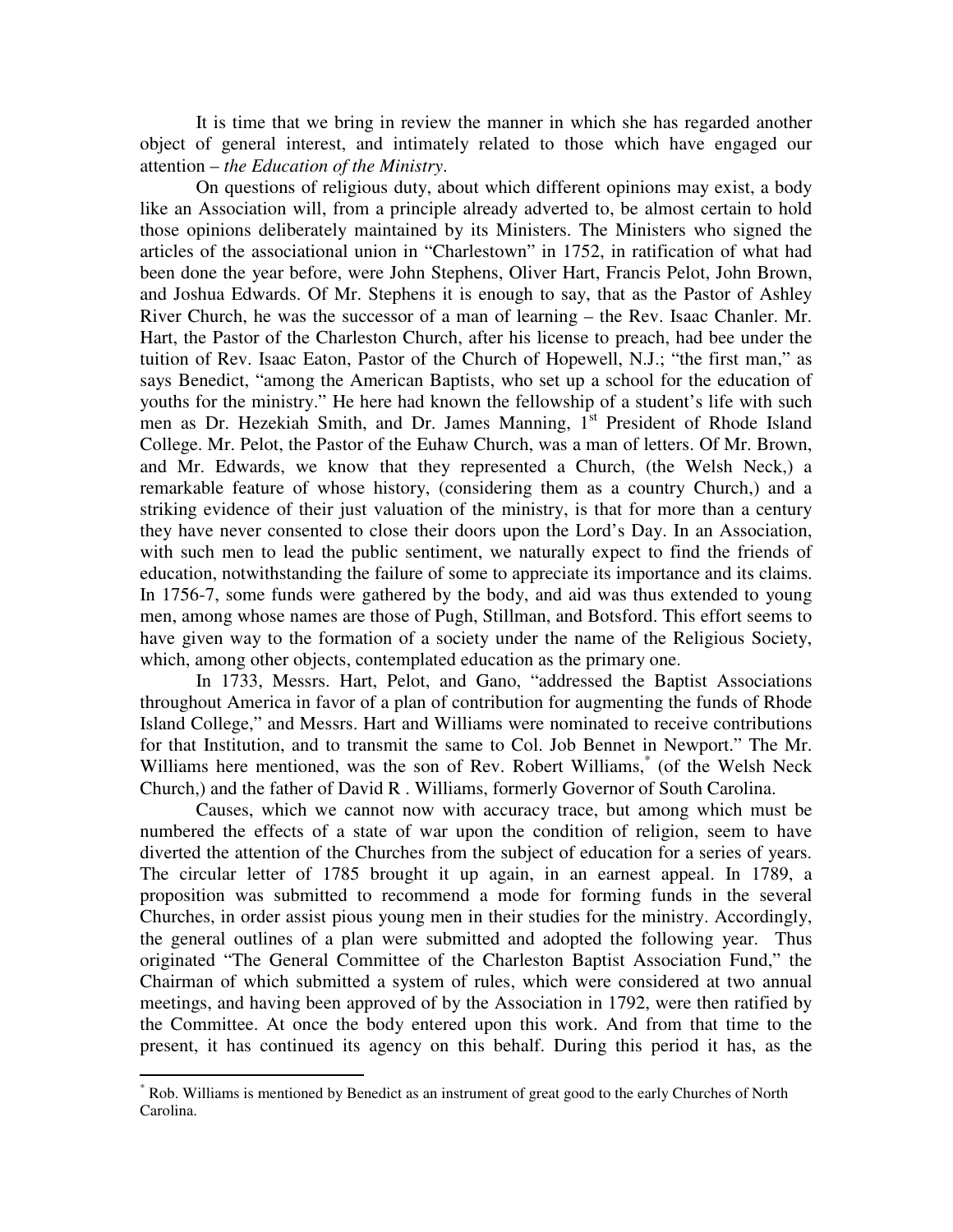minister of an enlightened and far-reaching Christian kindness, extended its helping hand to near sixty young men. To a very small portion of these, its aid consisted to the donation of books. The larger part received the more substantial advantages of scholastic education, of greater or less extent. In these benefactions, young men of promise from Virginia, North Carolina, and Georgia, have shared, in common with those from this State. Among those from North Carolina are the names of the Rev. Dr. Brantley, the Rev. I. L. Brooks, and the Rev. P. W. Dowd. And it is a delightful reminiscence, on which no friend of the Charleston Association can dwell without grateful emotions, that upon its list of early beneficiaries stands the name of that eminent "man of God," the venerable founder of Mercer University – an institution of noble purpose – in whose growing prosperity and usefulness, Fathers and Brethren of the Charleston Association, you have a special right to rejoice.

At an early period of the history of the Baptist General Convention, the Moderator of this Association brought before that body the claims of ministerial education – in the same spirit of serious conviction and earnest advocacy, with which he had presented the same subject some twenty years previous, in the circular letter of the body. This movement had an instantaneous affect. It stirred the Northern mind on the subject. At the meeting of this Association in 1817, the letter from the Boston Association "was read with much interest and cordial approbation." It contained "a judicious and animated address to our Churches at large, recommending to them a vigorous co-operation in measure for promoting the education of pious young men designed for the gospel ministry; and for the erection of one Theological Seminary, or more, for this purpose." Such a Seminary having been set on foot in Philadelphia, by the General Convention, and Dr. Staughton appointed to office, we find the General Committee making contributions – as much in 1820 as \$500 – toward its support. When the Columbian College superseded this earlier design, it obtained large donations within the bounds of this Association, and was supplied with students.

In the meantime the Baptist interest in South Carolina having considerably increased, the desire was felt to erect a platform upon which the different Associations might meet. The Minutes of 1819 contain the following article. "Query from the Church at the High Hills of Santee: 'Would not the formation of a General Association, composed of delegates from the several Baptist Associations in South Carolina, be desirable and advantageous to the interests of the Baptist denomination, and the advancement of the Redeemer's kingdom in general?' Answered in the affirmative unanimously. And the Moderator, agreeably to notice and recommendation contained in the letter from the Church in Charleston, brought forward the subject in a more enlarged form, with a plan for promoting Education and Missionary interests: which was accompanied by a serious address to our sister Assocations; the spirit and design of which were highly approved by the Assocation, and a committee composed of Dr. Furman, Dr. Roberts, and Mr. Cook, was appointed to revise the same, fix upon a day for the proposed meeting, sign the address in behalf of this body, and send it to the different Associations concerned." This is the germ of "The State Convention of the Baptist Denomination in South Carolina."

For a history of the Convention this is not the proper place. This much, however, it behoves us to say, that to the interests of education its attention has been mainly directed; and that to the special agency which it has been conducting, the cause of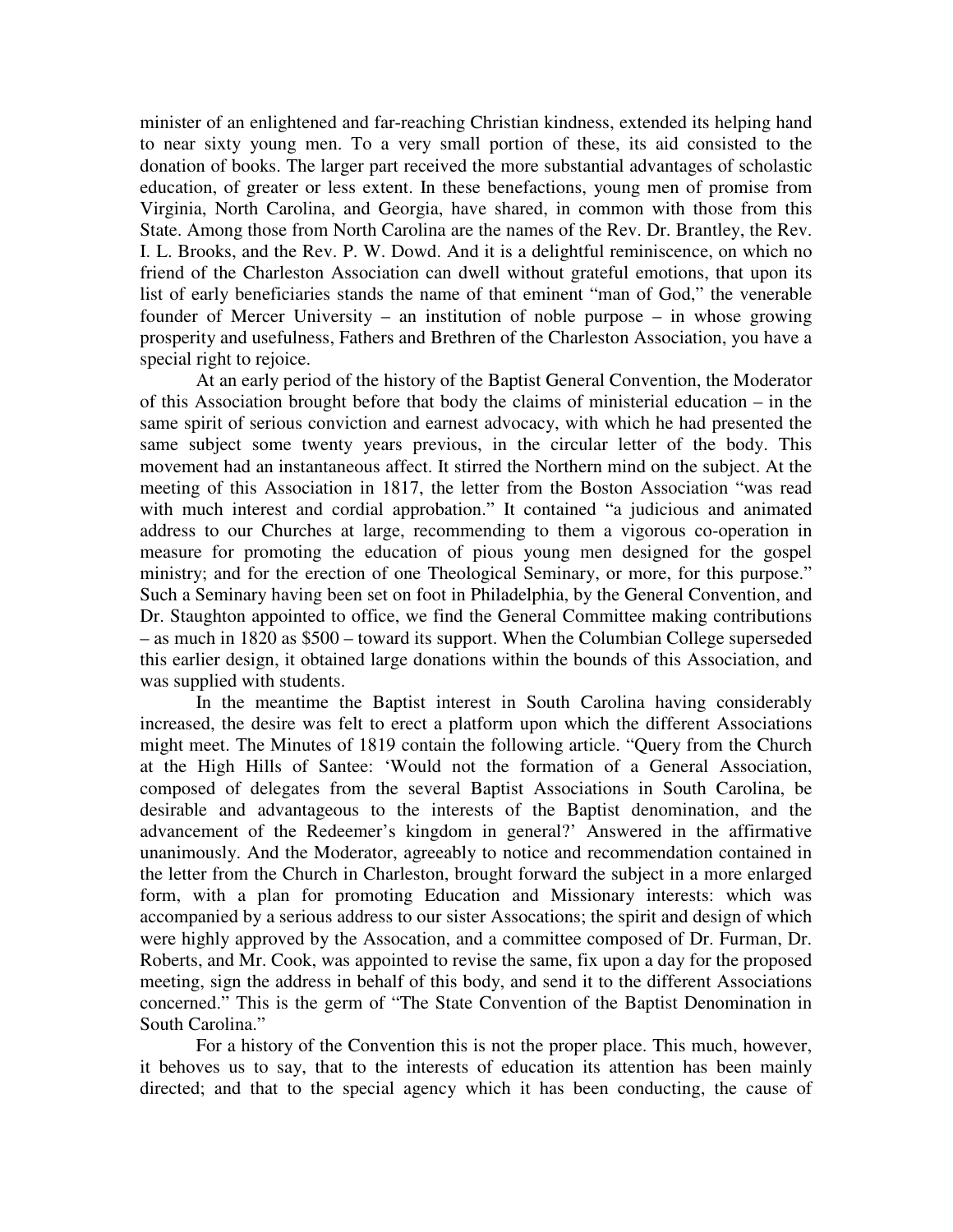religion and virtue is more largely indebted than even those of its own friends who have not taken pains to enquire, may be aware. To its operation, the Churches of the State are indebted, for the larger part of its most useful pastors. There is not a district in the State, (unless Pickens is an exception,) which has not enjoyed, or is not now enjoying, benefit from the labors of Ministers strengthened for their toil by its discipline; while New York and Philadelphia, North Carolina, Georgia, Alabama, Mississippi, Tennessee, Kentucky, (Louisiana and Texas,) Burmah and China, are even now served by men, who can never forget the Academy and the Institution, which originated in the zeal of this Association for the glory of God. These recollections are shaped by many who are here present this day, and are fraught with sacred sympathies; and to no other class, (if one of their number may speak for all,) is this season of holy festivity of deeper, dearer interest, than to them.

Upon other topics connected with these "days of old," we could with interest dwell, but our review must come to its close. It has been our delightful privilege to contemplate the doings of good and wise men: I say *wise* men – eminently wise; for they were men shaping their whole spirit, and guiding their whole conduct, by a remarkably single regard to the truth of God's word. Superior to human applause, because the feeling of their nature, which might have sought it, was sublimated into a concern for a higher approbation, the fathers of this Association, like their Divine Master, did not strive nor cry, nor cause their voice to be heard in the streets. With all humility of mind they served the Lord. They served their generations according the will of God. Their happiness this day is not matter of conjecture, nor even of hope; for God's own hand has written them among the blessed. They rest from their labors, and their works do follow them.

Permit me, Brethren and Fathers, to present two reflections, suggested by a comparison of our circumstances with theirs; the first as a lesson of caution, and the second as an incitement to action.

In the earlier periods of the existence of the Association, the territory which it covered was very large. Of the Churches which were represented in the meeting of '52, the delegates from one Church (the Euhaw) had to travel a distance of more than 70 miles; and those from another, in an opposite direction, (the Welsh Neck,) passed the weary distance of 150 miles. At a later period, Churches belonging to the body were found in the districts of Fairfield and Chester, on the waters of the Saluda, and within the limits of Georgia and of North Carolina. The difficulties of intercourse which then existed we can scarcely realize now. At a time when the sight of the present beautiful capital of our State was covered with the forest growth; when roads, which have long since been thoroughfares, had not been blazed; when deep and broad swamps and streams opposed formidable obstacles to the traveller's progress, and when thinly scattered habitations gave him uncertain promise of accommodation, attendance at the meetings of the Association called into requisition the same spirit, which made the pious Israelite in ancient times pass cheerfully through the dry and barren valley of Boca, as through it were well watered. These difficulties of our forefathers encountered, and the endurance of them imparted a hardiness and healthfulness to their religious spirit. We have fallen upon other times. What was to them a toil, is to us a pastime. If their journeys to the places of meeting were a laboriously service, demanding some resoluteness to undertake it, ours are a holiday recreation which, for its very pleasantness, we are reluctant to forego. Before them was much land to be possessed, and the prospect nerved them to exertion: we are enjoying the acquired territory, and in the compound folly of pride and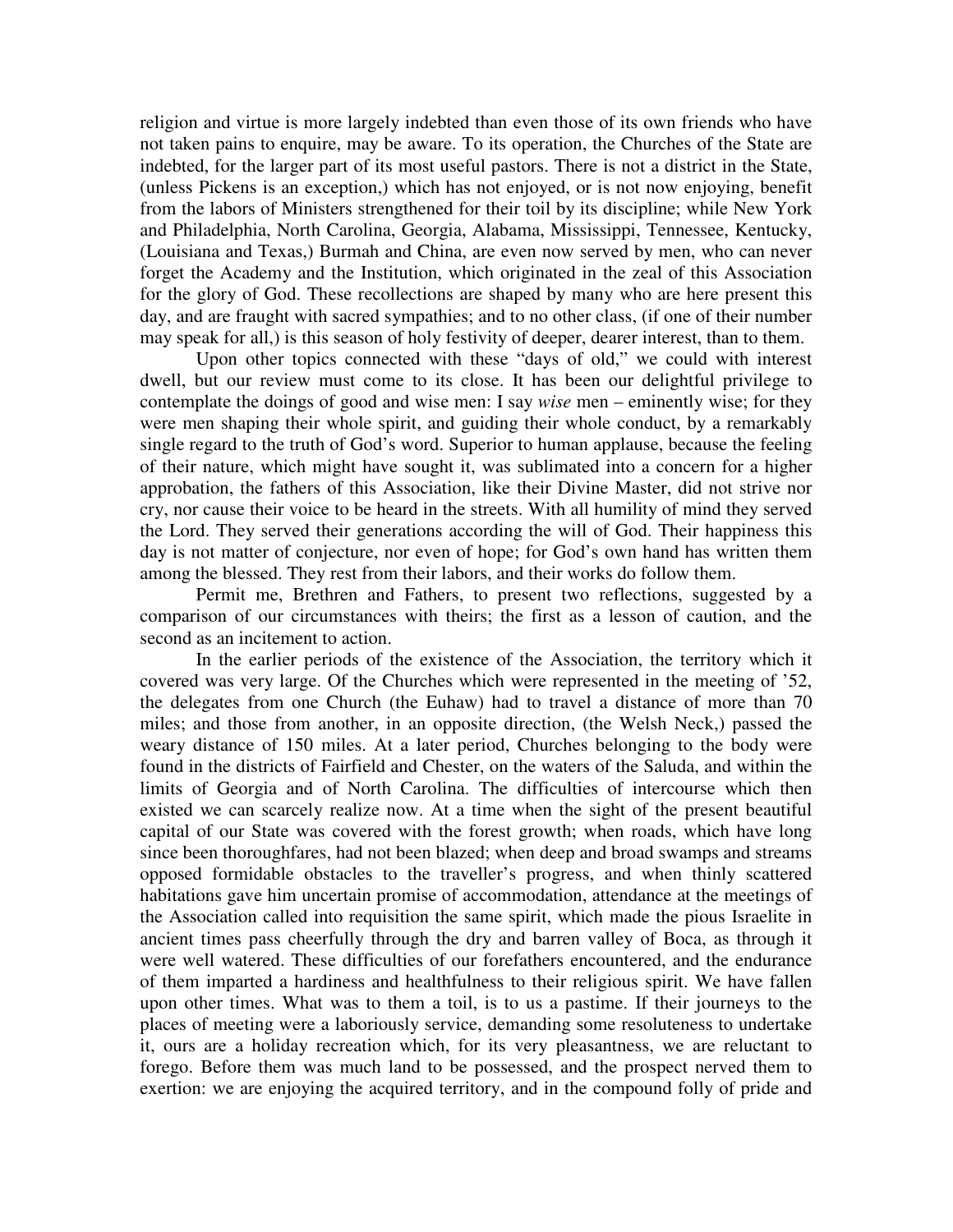unbelief, may be tempted to number Israel. To them the means of grace were rare and valued: to us they are common, and liable to be not duly esteemed. There circumstances forced them upon strong faith in God for consolation, ours entice us to enervating selfindulgences. Religion with them flowed between deeper banks, and with a stronger current; with us it is more diffused, and shallower. The great danger of our times, then, is the falling into spiritual feebleness and inaction; and hence our lesson of caution. Permit me, therefore, Brethren, amid the solemn and instructive recollections of this hour, to summon you to a conscientious regard to the claims of a deep personal piety. To adopt the language of the first religious counsel, given in those memorials of the Association which have been preserved to use, I would say, as if speaking for the venerated dead: "Be careful to maintain the life and power of godliness in your souls; in order to which, keep close to God in prayer."

The other reflection, with which we conclude, we offer as an incentive to action.

In 1791, when the General Committee was organized the Welsh Neck, the number of Churches in the State, belonging to the Charleston Association, was twenty-one. The number of these represented in the Committee was nine.<sup>\*</sup> The whole number of the members of the Churches was two thousand and eight. Two years previous to this time, (in 1789,) "the back parts of the State," (Min. of '89,) whose Churches, then sixteen in number, were spoken of as "the Churches on the frontiers." This body was the late Bethel Association, and this frontier region embraces a portion of that section of the State known as the middle country, and all of that known as the up-country. A considerable part of the population by which it was settled consisted of emigrants from Virginia, who had seen and felt the oppressions of an establish religion, and a secularized Clergy. Their feelings thus produced ran to excess, so that the sentiment, which should have spent itself upon the rapacious gatherer of tithes, was extended to the laborers who were worthy of their hire. Intent upon condemning the assumption of a false claim by others, they overlooked their own failure to fulfil a plain obligation. The mercenary minister was repudiated, but the honor claimed by Christ for his faithful servants was withheld. This wrong state of opinion and practice was probably supported by the teachings of the "Separates", as they were called, under whose labors many of the Churches in that region were formed. Certain it is, that throughout this interesting part of our State, there long prevailed extensively among the Ministry and the Churches, a distrust – not yet totally effaced – of any one who might appear as the advocate of ministerial support, or ministerial education.

Comparing this past with the present, we find the number of Baptist Church members not less than forty thousand. Prejudices, which hung over the Churches were like mists, rapidly rolling away. In the "frontier" region, large assemblages of Brethren have listened, within two years past, with candor and undisguised interest, to arguments in favor of the education of the rising Ministry; and at this moment there are, in the constituency of the Convention, ten Associates.

<sup>\*</sup> The delegates were Rev. Messrs. Richard Furman, Henry Holcombe, Edmund Botsford, Hon. Robert Ellison, Rev. Gabriel Gerrald, Mr. Josiah Cockfield, Col. Geo. Hicks, Rev. Messrs. John Goldnice, and Joshua Palmer.

The Churches represented were: Charleston, Euhaw, Welsh Neck, Ebenezer, High Hills of Santee, Lynch's Creek, Cheraw Hill, Black Swamp, and Lower Fork of Lynch's Creek.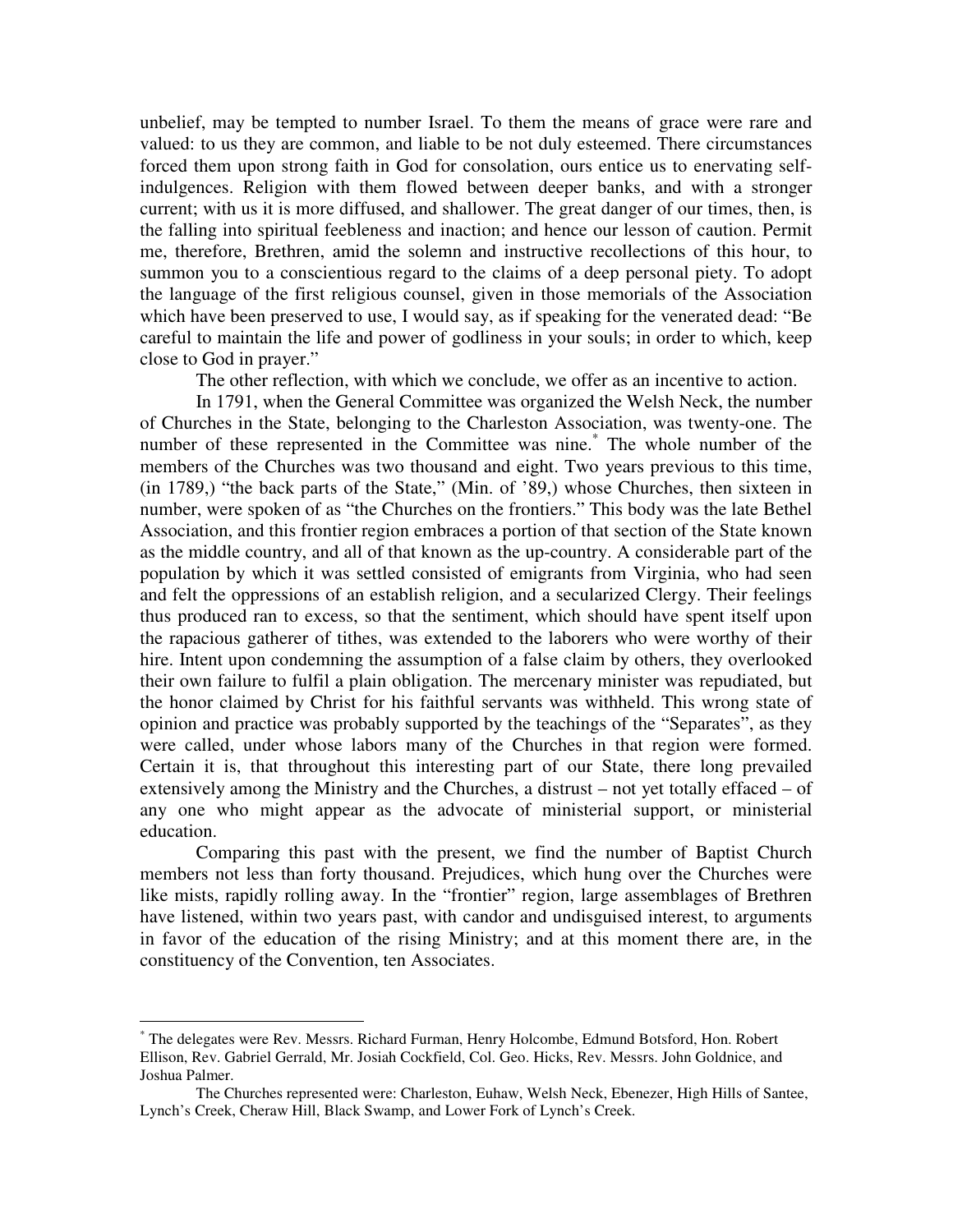During this period the apparatus for education has undergone changes of form and place. The Rev. Mr. (afterward Dr.) Roberts, who has been sent to College by the General Committee, having established a school at the High Hills of Santee, young men were places under his care and tuition. Subsequently, in the expectation of co-operation from Georgia, "the Academy" was located at Edgefield Court House. This expectation failed, for Georgia stood aloof. Again the Hills were selected as a location, and provision was made by a subscription for five years, for the maintenance of two instructors. Before the end of this time, many Brethren who were sanguine of the success of manual labor as a part of the general system of education, urged a trial of the scheme. That conscientious and laborious man of God, the late Nicholas W. Hodges, supported by Judge O'Neall, and Rev. Mr. Manly, urged a removal. This was effected – and an English and Classical School, with manual labor as an appendage, was opened. This project failed: and to other losses, had to be added that of a large building, set on fire by a singularly depraved boy, who had entered as a scholar. The plan of more general education was thus discontinued, and the Theological Institution stood alone. After the lapse of several years, the thoughts and wishes of many Brethren, in different part of the State, found public expression; and are now embodied in the actual enterprize of founding a Seminary for general, as well as Theological learning, worthy of a denomination possessing the numbers, the wealth, and the intelligence, which the Baptists of South Carolina do possess. The accomplishment of this design made it important, for reasons which we cannot now specify, but which are clear and strong, to subject the institution to another removal. And this has been effected – the last remove: the Jordan has been passed, and the tabernacle around which the tribes of our Israel shall, in time to come, annually gather, has entered the promised land.

The removals have been censured: *we* have no doubt the finger of God has directed them. In the dealings of His Providence, he often leads his people, like the blind, by a way which they know not. The stay of the Institution in the place of its last sojourn, has been like the abode of the Ark in the house of Obed Edom. Prudent and good men, who for their own sake laments its departure, approve of the change of location, as important to its great object.

We have ventured to style the region, where it now exists, the promised land. We have done so, because it is a region where the salubrity of the climate, the beauty of the scenery, and the character of the population, conspire to form one of the most eligible situations for a seat of learning. In this region, from its proximity to the mountains, and its consequent adaptness to the production of grain, rather than of cotton, a tendency which exists in other parts of the State is arrested – the tendency to the relative increase of the slave, and decrease of the white population. Besides, its numerous and beautiful streams exhale no miasma to destroy the inmates of human habitations which may dot their margins, while they afford impelling power for machinery enough to occupy thousands upon thousands of human beings. In this lovely regions stands the town of Greenville – a town where the gentle undulation of the surface, and the graceful flow of its river, and the blue line of the mountain in the horizon, justify the appropriateness of a name which blends the ideas of the beauty of spring, and of the quietness of a rural retreat. Within the limits of this town rises a height whose base is washed by the modest river, and upon whose slope and summit stand the venerable trees of the forest, spared hitherto by the woodman's axe, as if an invisible hand reserving the spot for a noble purpose, had secured it from some desecration. Upon this height – which few seeing it